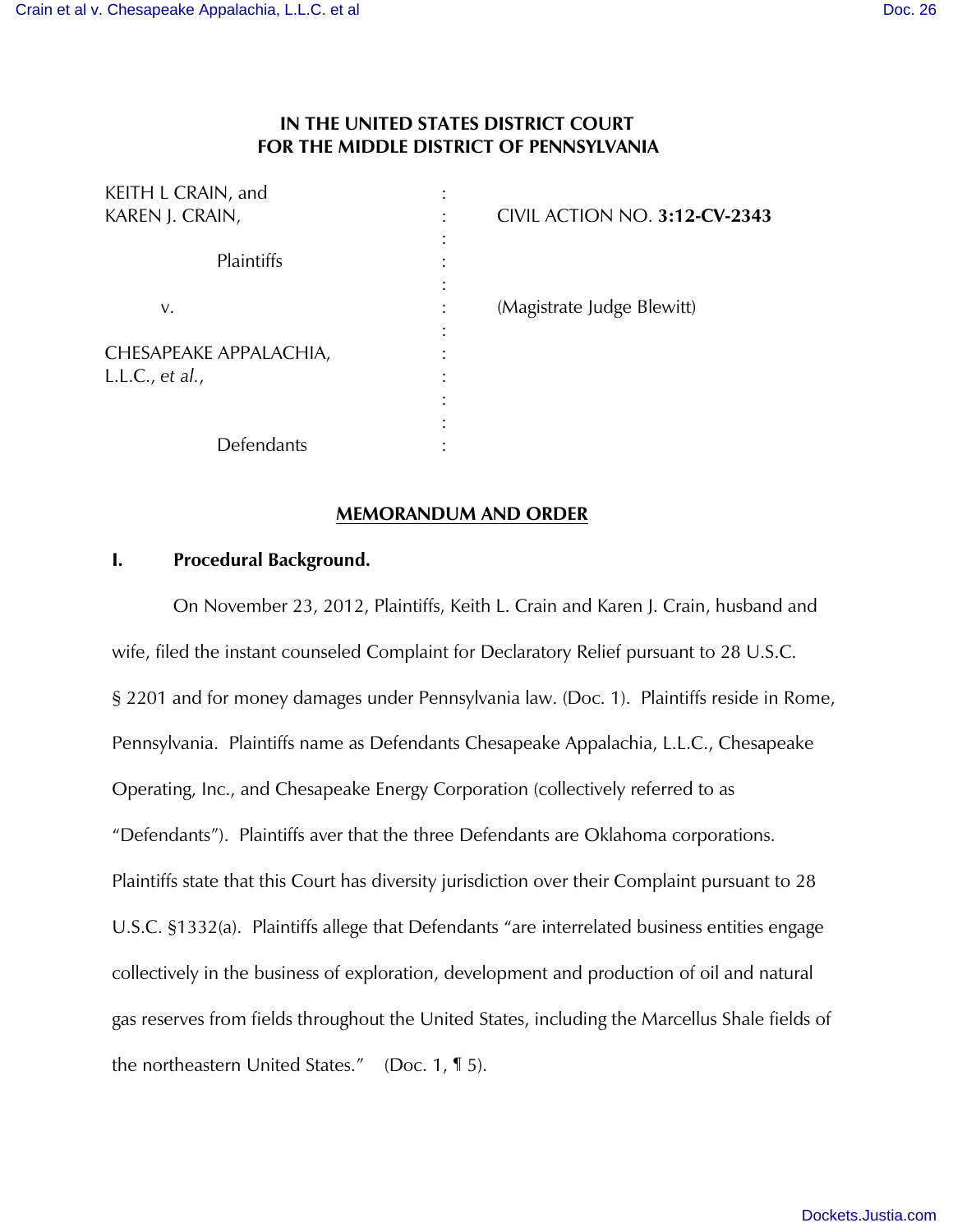On February 1, 2013, Defendant Chesapeake Appalachia, L.L.C., filed a Partial Motion to Dismiss Counts III through VI of Plaintiffs' Complaint as against it pursuant to Fed. R. Civ.P. 12(b)(6). **(Doc. 7).** Defendant Chesapeake Appalachia, L.L.C., also filed its support brief on February 1, 2013. (Doc. 8). Also, on February 1, 2013, Defendant Chesapeake Appalachia, L.L.C., filed its Partial Answer to the remaining Counts of Plaintiffs' Complaint with Affirmative Defenses.<sup>1</sup> (Doc. 9). Further, on February 1, 2013, Defendants Chesapeake Energy Corporation and Chesapeake Operating, Inc., jointly filed a separate Motion to Dismiss Plaintiffs' Complaint in its entirety as against them under Rule 12(b)(6) **(Doc. 10)**, with two attached Exhibits (Docs. 10-2 & 10-3). Defendants Chesapeake Energy Corporation and Chesapeake Operating, Inc., filed their support brief to their Motion to Dismiss on February 1, 2013. (Doc. 11).

 After being granted extensions of time, on February 27 and 28, 2013, Plaintiffs filed their Responses and Briefs in Opposition to the Defendants' Motions to Dismiss with Attachments. (Docs. 17, 17-1, 18, 19 & 19-1). On March 12, 2013, all Defendants filed their Reply Briefs in support of their respective Motions to Dismiss. (Docs. 20 & 21). As such, the Defendants' Motions **(Docs. 7 & 10)** are now ripe for review.

 On March 15, 2013, in a Joint Case Management Plan, the parties consented to proceed before the undersigned for all matters, and then on March 20, 2013, District Court

<sup>&</sup>lt;sup>1</sup>We take note that Defendant Chesapeake Appalachia, L.L.C., filed one Partial Motion to Dismiss (Doc. 7), and Defendants Chesapeake Energy Corporation and Chesapeake Operating, Inc., jointly filed a separate Motion to Dismiss the Complaint in its entirety as against them. (Doc. 10).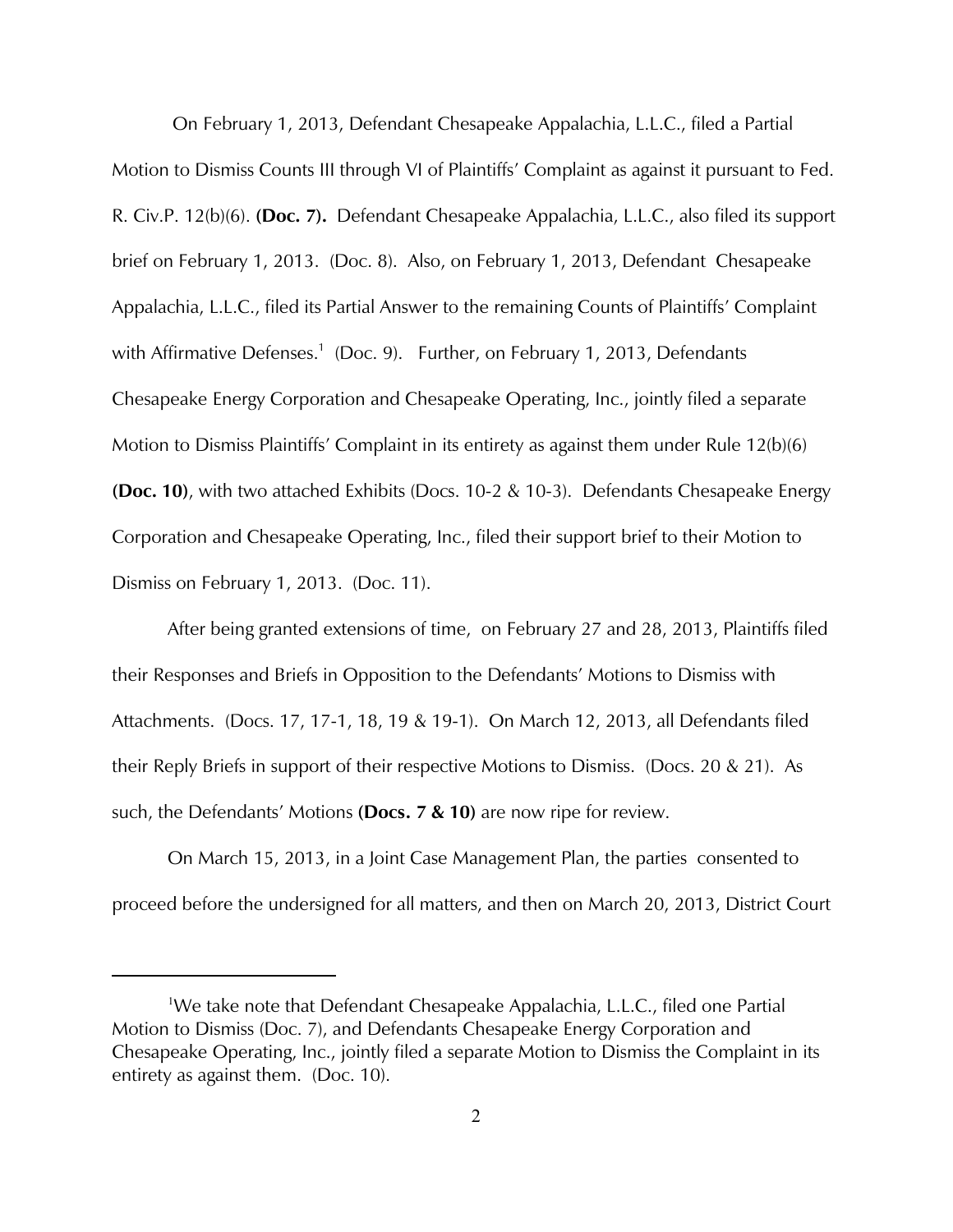ordered that this case be assigned to the undersigned for all matters. (Docs. 22 &23).

 On July 19, 2013, we entered an Order and stayed all discovery in this case until Defendants' pending Motions to Dismiss were decided by the Court. (Doc. 25).

#### **II. Factual Background.**

The relevant factual background information of the case is discussed below. Plaintiffs, husband and wife, own two tracts of land amounting to 217 total acres, located in Bradford County, Pennsylvania. (Doc. 1, p. 2). On or around September 12, 2006, Plaintiffs entered into a "Paid Up Gas and Oil Lease," with supporting "Addendum" with East Resources, Inc., "for oil, gas and constituents, together with related rights, underlying real property owned by plaintiff in the Township of Rome, Bradford County, Pennsylvania." (Id.) The 2006 Lease and 2006 Addendum specified the following terms. The Lessee was granted exclusive rights to oil and gas on the leased lands, during a primary term of five (5) years beginning on September 12, 2006. (Id.). The Lease also provided, however, that the primary five year term could be extended so long as one of the following conditions were met: (1) oil or gas were being "produced in paying quantities" from the leased land; (2) the "lease [was] otherwise maintained;" (3) an additional year for continuing operations after a dry hole was drilled or "if production thereof should cease from any cause," or (4) *force majeure* hiatus. (Id. at p. 3). Regarding the third (3) provision, the one year extension was to be secured by payment of so-called "shut-in royalties," when any wells on the land had been out of production for 12 months. (Id.). Furthermore, the 2006 Lease and 2006 Addendum specified that the leased land could be pooled/unitized to create a larger drilling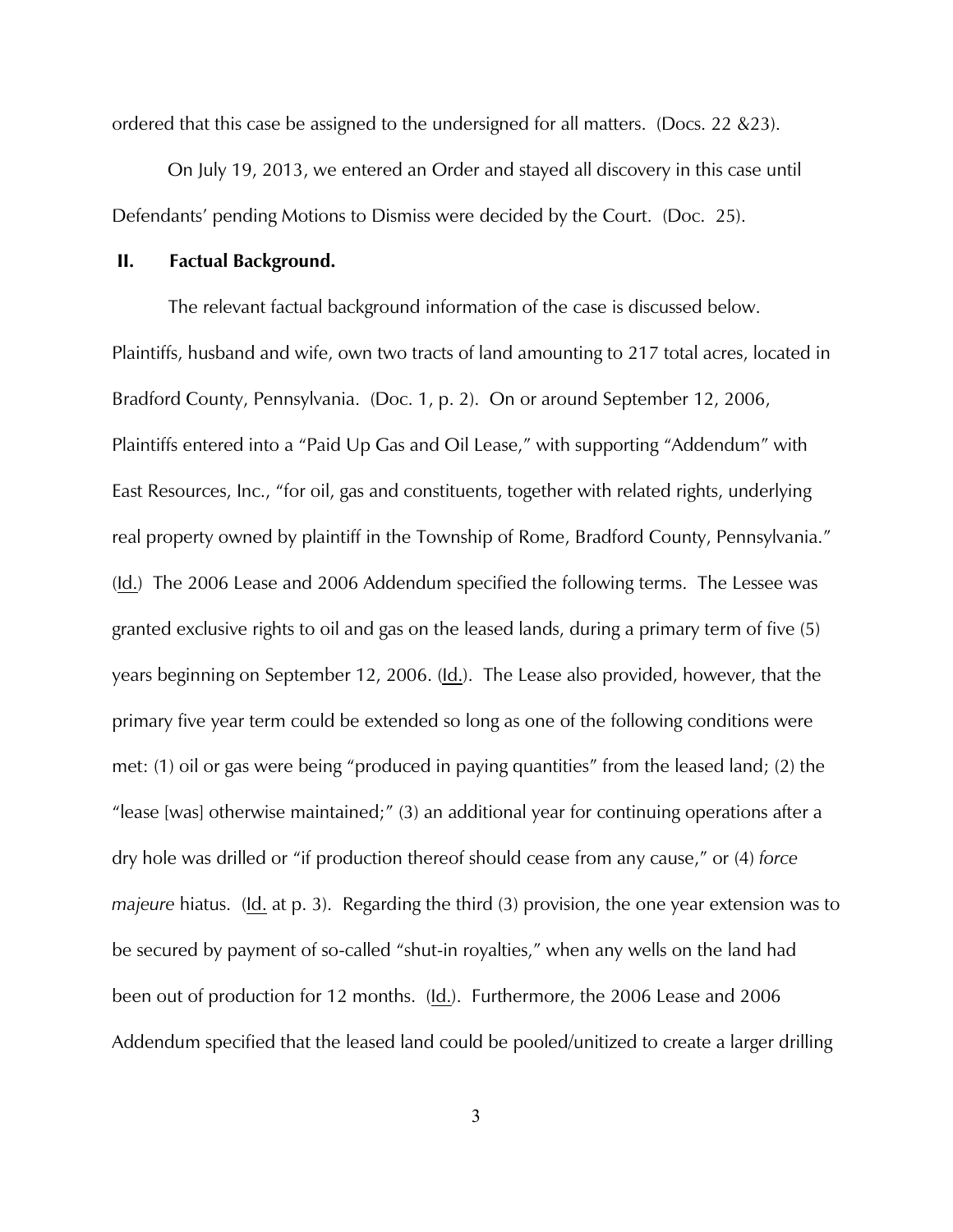unit, so long as the Lessor was given notice with an identification and description of the portion of leased land to be pooled/unitized. (Id.). This "pooling provision" also stipulated that, for the purposes of the Lease, other than royalty calculation, any production or drilling on the pooled unit would constitute production or drilling on the leased land. (Id.). The Addendum to the 2006 Lease provided that, "Lessee agrees that this lease can only be extended by provisions laid out in this addendum." (Id.). The Lease secured the terms through an up-front payment of \$65 per acre, along with continuing annual payments for each year the Lessor delayed drilling operations within that term, yet the language of the Addendum provides that all rentals due were deemed paid upon execution of the Lease.  $(\underline{\mathsf{Id}})$  at p. 4.

By May 17, 2008, Lessor (East Resources, Inc.) had not commenced with any drilling operations on the Plaintiffs' land. (Id.) As a result, on May 17, 2008, Plaintiffs entered into a second Lease Agreement and Addendum with East Resources, Inc., at the alleged prompting of an agent of the business. (Id.). The terms of the 2008 Lease provided that Plaintffs-Leasees were to receive \$300 per acre within 90 days of execution of the Lease, and an additional \$1700 per acre within 90 days of commencement of the term of the Lease, designated as September 11, 2011. (Id.). Despite that provision, however, the 2008 Addendum again read that all rentals due were deemed paid at that time. (Id.).

#### 1. *Plaintiffs' Alleged Facts*

Plaintiffs allege that the agent of Eastern Resources, misrepresented to them that the company was unlikely to commence any activity, which could potentially trigger the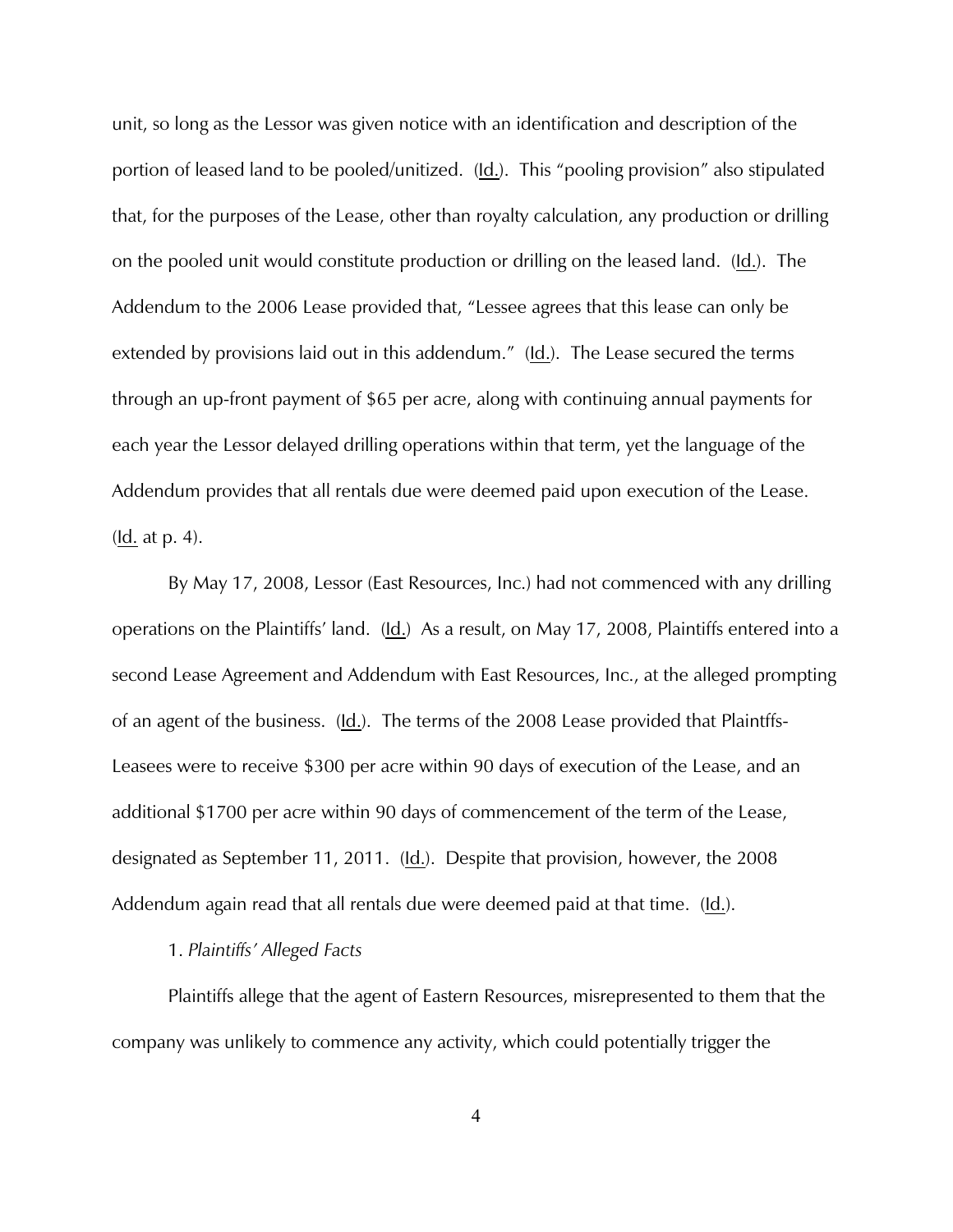provisional secondary period of the 2006 Lease, and, therefore, they should receive the full royalties promised in the 2008 Lease and Addendum. Plaintiffs also allege that the land agent promised that the 2008 Lease would "supersede" the 2006 Lease on the commencement date, and thus, that Plaintiffs would receive the sizable \$1700 per acre bonus even if drilling or other development preceded the 2008 Lease's September 11, 2011 effective date. Subsequently, Plaintiffs did receive the initial promised payment of \$300 per acre upon execution of the 2008 Lease. (Id.). Plaintiffs aver that no drilling or other development on their lands occurred before the expiration of the 2006 Lease's term on September 11, 2011. Plaintiffs state that more than 90 days have passed since the set commencement date of the 2008 Lease of September 11, 2011, and both parties concede that Plaintiffs have not received the payment of \$1700 per acre.

It is further undisputed that on or around September 13, 2011, Defendants Chesapeake Appalachia, L.L.C.<sup>2</sup>, filed a "Declaration and Notice of Pooled Unit, Crain Unit," with the Bradford County Recorder of Deeds, in which they detailed pooling 90 acres of the Plaintiffs' leased land into a larger 615-acre unit, known as the "Crain Unit." (Id. at p. 6). Plaintiffs allege that this Declaration became effective on July 15, 2011, and was executed on the Defendants' behalf on August 3, 2011. (Id.). Plaintiffs state that the "Crain Unit" Declaration was recorded on September 13, 2011, after the 2006 Lease expired. It is undisputed that Plaintiffs received a letter as to the execution of the Declaration on

<sup>&</sup>lt;sup>2</sup>Plaintiff alleges that the named Defendants assumed the interests and obligations of the original lessee East Resources, Inc., at some point after May 28, 2008 and before September 13, 2011.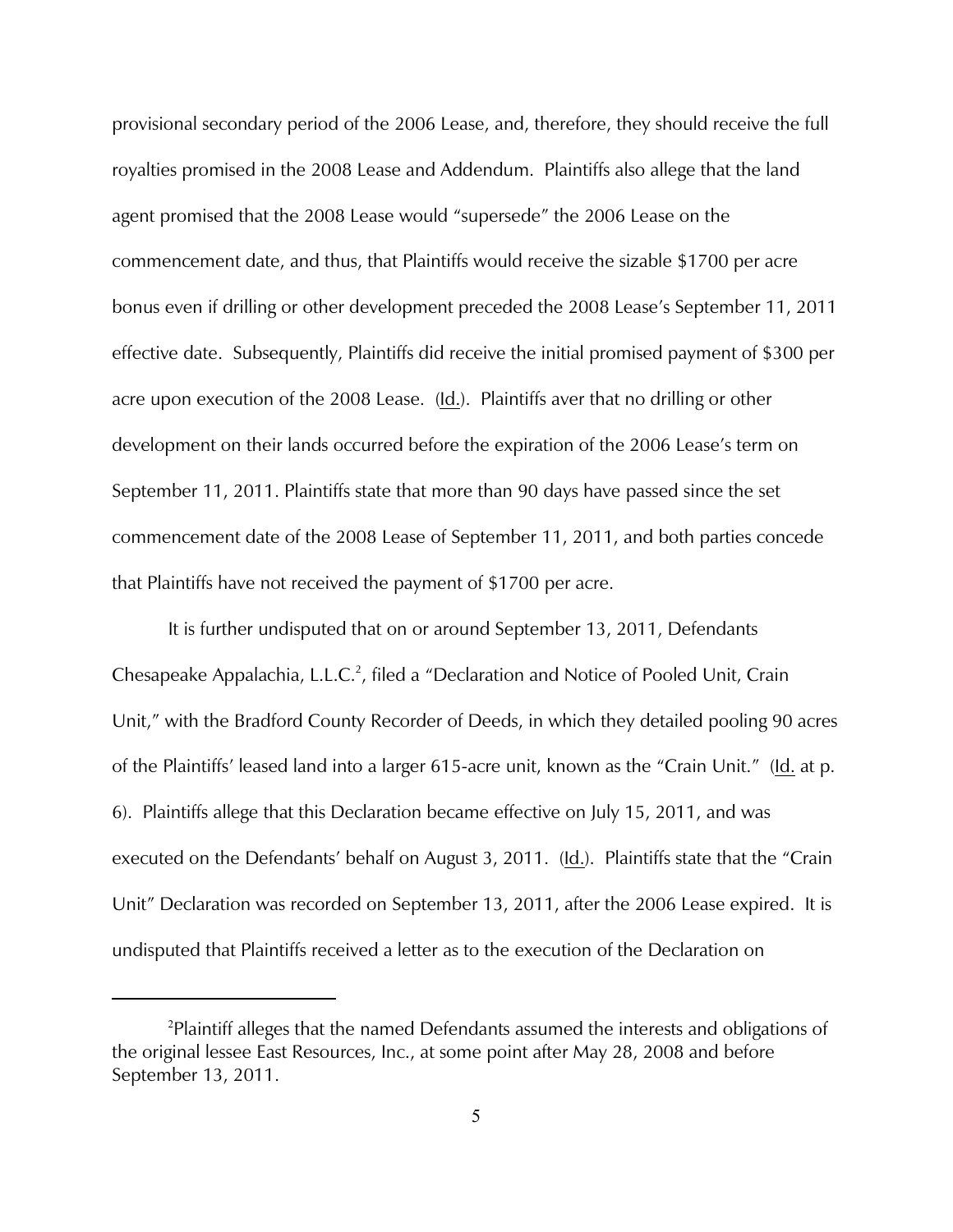December 12, 2011, however, Plaintiffs allege this to be the first notice they received of the so-called "Crain Unit," therefore violating the mandatory notice provision of the 2006 Lease. (Id.).

Further, Plaintiff's allege that the primary term of the 2006 Lease had not been extended, therefore, the 2008 Lease has commenced, and that they are owed the promised \$1700 per acre payment by Defendants. (Id.). Plaintiffs, therefore, raise 6 Counts in their Complaint: (1) a Declaratory Judgment finding the 2006 Lease & 2006 Addendum have expired under their terms; (2) a Declaratory Judgment stating that the 2008 Lease & 2008 Addendum were valid and enforceable and remain in effect; (3) a demand for specific performance of the 2008 Lease & 2008 Addendum, including the payment of the \$1700 per acre bonus; (4) a state tort claim for fraudulent misrepresentation with respect to the negotiation of the 2008 Lease & 2008 Addendum; (5) a state law Slander of Title claim; and (6) a state law Breach of Covenant of Good Faith and Fair Dealing claim. As relief for the Misrepresentation claim, Plaintiffs seek at least \$3000 per acre. For the Slander claim, Plaintiffs request monetary damages at a minimum of \$75,000 along with punitive damages also in excess of \$75,000. As relief for the bad faith claim, Plaintiffs request damages in excess of \$75,000, as well as unspecified punitive damages. (Id. at p. 18).

#### 2. *Defendants' Alleged Facts*

Defendants, however, argue that their activities with the Crain Unit served to extend the primary term of the 2006 Lease, as they occurred within original five year term of that Lease. (Doc. 22, p. 4). Further, Defendants contend that the 2008 Lease was intended as a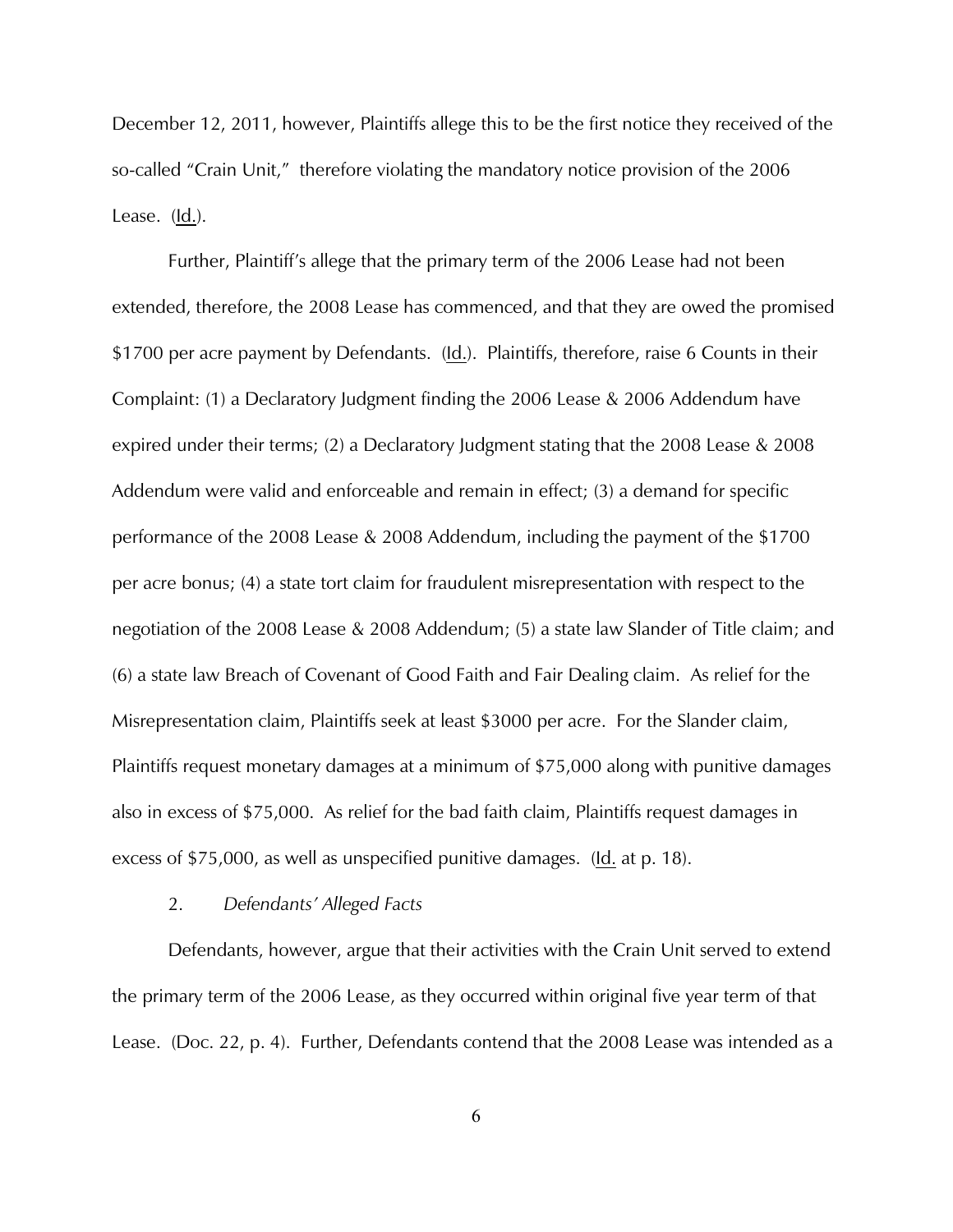top lease, and therefore could not have become effective while the term of the 2006 Lease has not expired. (Id.). They also contend that effective date of the 2008 Lease was contingent upon the expiry of the 2006 Lease, and thus that there was no fixed date as to when the \$1700 per acre should have been disbursed. Specifically, Defendants state that "because the 2006 Lease and Addendum were continued beyond the primary term, the 2008 Lease and Addendum, which were in the nature of a top lease, never came into existence and were never 'effective' and therefore there was no obligation of further payment under the 2008 Top Lease and 2008 Addendum." Accordingly, Defendants contend that the 2008 Lease is not valid, because the 2006 Lease still controls, and thus, that they have no obligation to Plaintiffs as to the \$1700 per acre bonus payment, nor to the other remaining claims asserted by Plaintiffs in their Complaint. (Id.).

 Thus, the parities, in part, dispute "whether the terms of the 2008 Lease and 2008 Addendum explicitly or implicitly conditioned the effectuation of that Lease on the 'effective date' of September 11, 2011, or the agreed-upon payment of \$1,700 per acre within 90 days of that date, on Defendants' failure to engage in term-extending conduct under the 2006 Lease and 2006 Addendum." (Doc. 22, p. 4).

#### **III. Motion to Dismiss Standard.**

In *Reisinger v. Luzerne County*, 712 F.Supp. 2d 332, 343-344 (M.D. Pa. 2010), the Court stated:

> The Third Circuit Court of Appeals recently set out the appropriate standard applicable to a motion to dismiss in light of the United States Supreme Court's decisions *Bell Atlantic Corp. v. Twombly,* 550 U.S. 433 (2007), and *Ashcroft v. Iqbal,* --- U.S. ----, 129 S.Ct.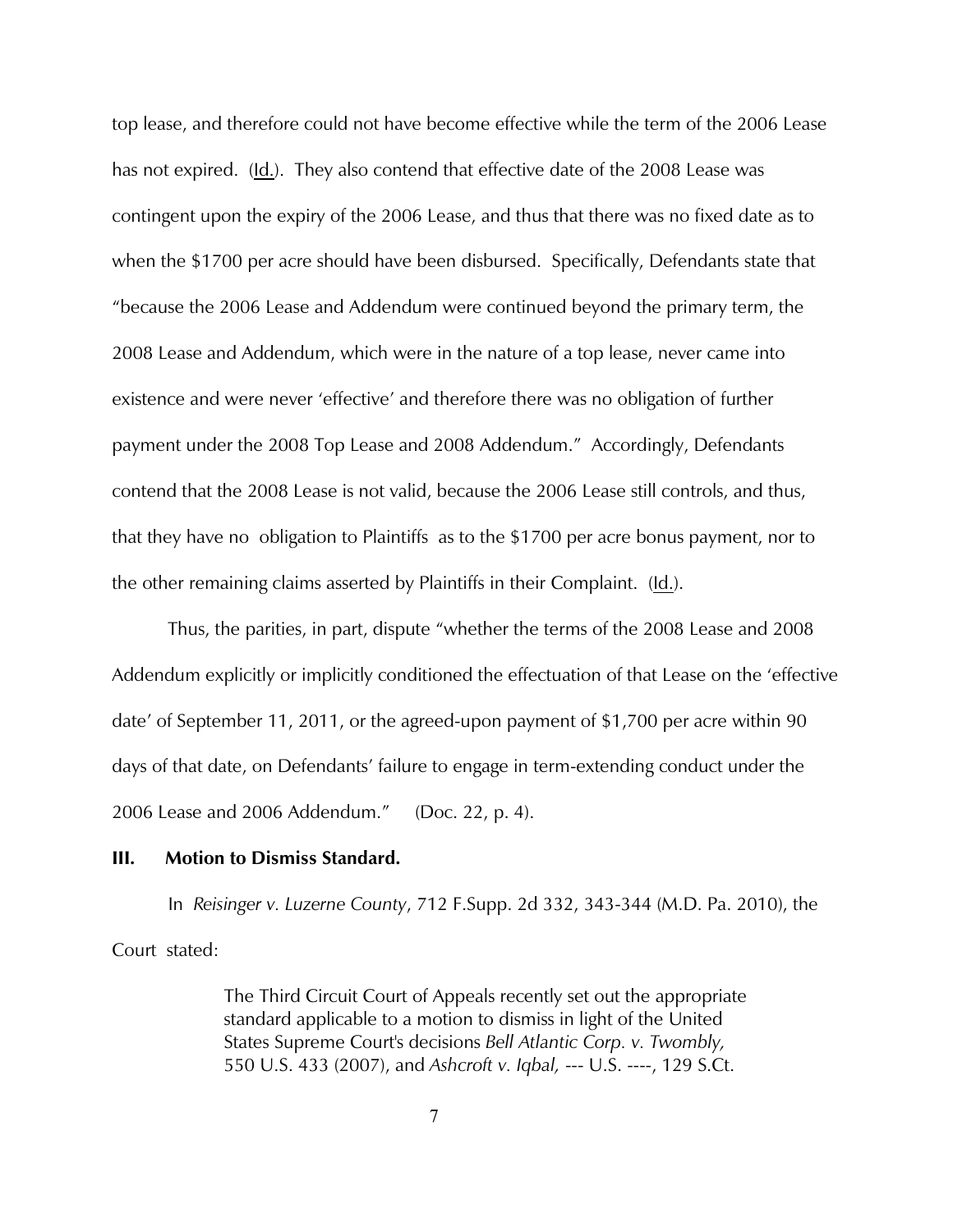1937 (2009). "[T]o survive a motion to dismiss, a complaint must contain sufficient factual matter, accepted as true to 'state a claim that relief is plausible on its face.' " *Iqbal,* 129 S.Ct. at 1949 (citing *Twombly,* 550 U.S. at 570). The Court emphasized that "only a complaint that states a plausible claim for relief survives a motion to dismiss." *Id.* at 1950. Moreover, it continued, "[d]etermining whether a complaint states a plausible claim for relief will ... be a context-specific task that requires the reviewing court to draw on its judicial experience and common sense." *Id.* (citation omitted). *McTernan v. City of York,* 577 F.3d 521, 530 (3d Cir.2009). The Circuit Court discussed the effects of *Twombly* and *Iqbal* in detail and provided a road map for district courts presented with a motion to dismiss for failure to state a claim in a case filed just a week before *McTernan, Fowler v. UPMC Shadyside,* 578 F.3d 203 (3d Cir.2009).

[D]istrict courts should conduct a two-part analysis. First, the factual

and legal elements of a claim should be separated. The District Court must accept all of the complaint's well-pleaded facts as true, but may disregard any legal conclusions. [ *Iqbal,* 129 S.Ct. at 1949.] Second, a District Court must then determine whether the facts alleged in the complaint are sufficient to show that the plaintiff has a "plausible claim for relief." *Id.* at 1950. In other words, a complaint must do more than allege a plaintiff's entitlement to relief. A complaint has to "show" such an entitlement with its facts. *See Philips [v. Co. of Allegheny],* 515 F.3d [224,] 234-35 [ (3d Cir.2008) ]. As the Supreme Court instructed in *Iqbal,* "[w]here the well-pleaded facts do not permit the court to infer more than the mere possibility of misconduct, the complaint has alleged-but it has not 'show[n]'-'that the pleader is entitled to relief.' " *Iqbal,* 129 S.Ct. at 1949. This "plausibility" determination will be "a contextspecific task that requires the reviewing court to draw on its judicial experience and common sense." *Id. Fowler,* 578 F.3d at 210-11.

The Circuit Court's guidance makes clear that legal conclusions are not entitled to the same deference as well-pled facts. In other words, "the court is 'not bound to accept as true a legal conclusion couched as a factual allegation.' " *Guirguis v. Movers Specialty Services, Inc.,* No. 09-1104, 2009 WL 3041992, at \*2 (3d Cir. Sept. 24, 2009) (*quoting Twombly,* 550 U.S. at 555) (not precedential).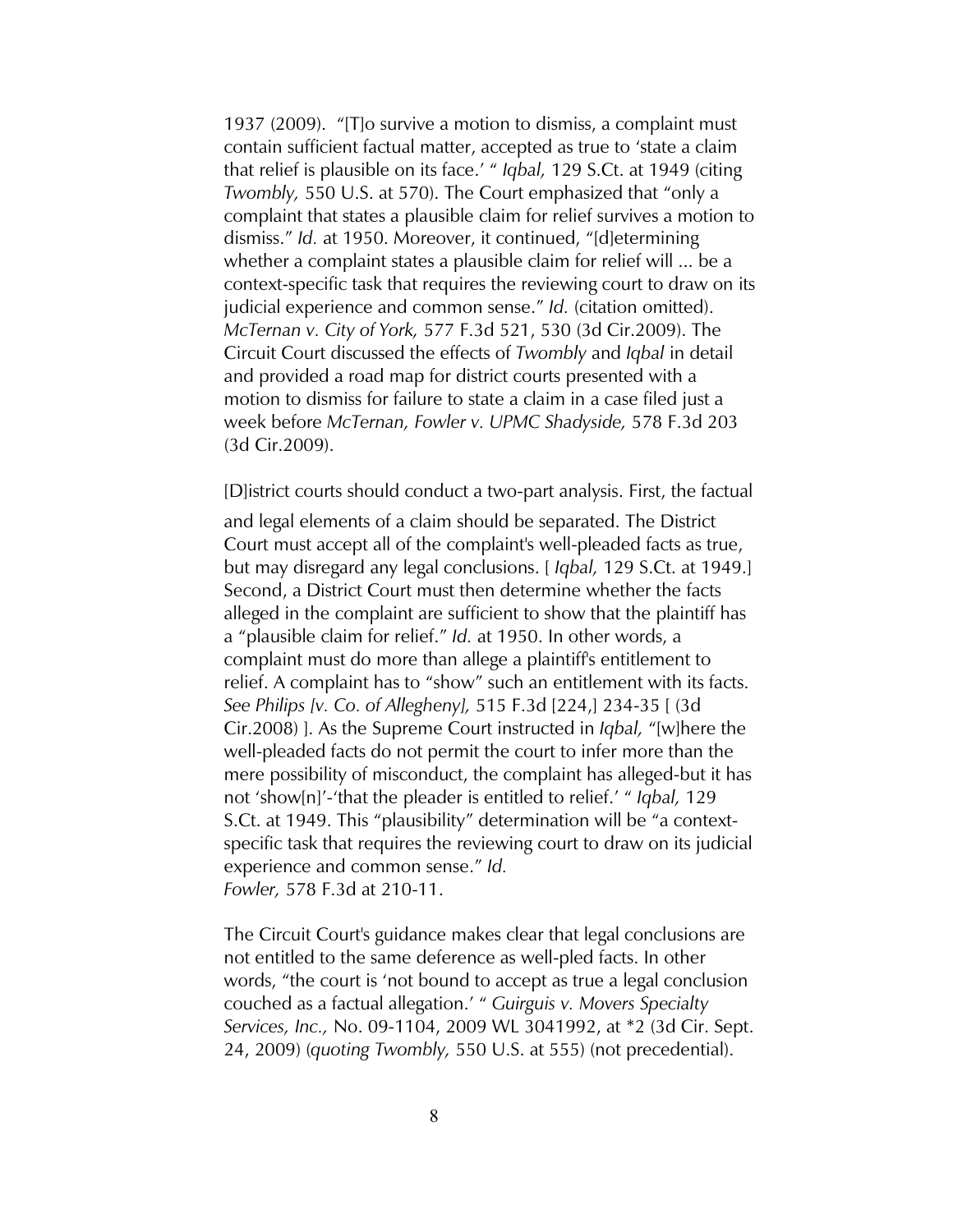Also, the *Reisinger* Court stated:

Where the parties submit exhibits with their filings, a court must determine what documents may be considered with a motion to dismiss. In reviewing a motion to dismiss filed pursuant to Rule 12(b)(6)of the Federal Rules of Civil Procedure, the Third Circuit Court of Appeals had held that "a court can consider certain narrowly defined types of material without converting the motion to dismiss" to one for summary judgment. *In re Rockefeller Center Properties, Inc. Securities Litigation,* 184 F.3d 280, 287 (3d Cir. 1999). **Specifically, a court can consider "a document integral to or explicitly relied upon in the complaint ... [and] an indisputably authentic document that a defendant attaches as an exhibit to a motion to dismiss if the plaintiff's claims are based on the document.**" ( *Id.* (internal citations and quotation omitted).) The Circuit Court explained the rationale for these exceptions: "the primary problem raised by looking to documents outside the complaint-lack of notice to the plaintiff-is dissipated where plaintiff has actual notice and has relied upon these documents in framing the complaint." FN11 *Id.* (internal citations and quotations omitted).) Matters of public record, including government agency records and judicial records, may be considered. *Jean Alexander Cosmetics, Inc. v. L'Oreal USA, Inc.,* 458 F.3d 244, 257 n. 5 (3d Cir.2006) (citation omitted); *Pension Benefit Guarantee Corp. v. White Consol. Indus.,* 998 F.2d 1192, 1196 (3d Cir.1993).

*Id.*(emphasis added).

#### **IV. Discussion.**

As an initial matter, we note that because this is a case based upon diversity

jurisdiction of this Court, 28 U.S.C. § 1332, we apply Pennsylvania law. *See Moore v.*

*Kulicke & Soffa Industries, Inc.*, 318 F.3d 561, 563 (3d Cir. 2003).

# **1.** *Defendants Chesapeake Operating, Inc. & Chesapeake Energy Corporation's Motion to Dismiss (Doc. 10)*

Defendants Chesapeake Operating and Chesapeake Energy, in their Doc. 10 Motion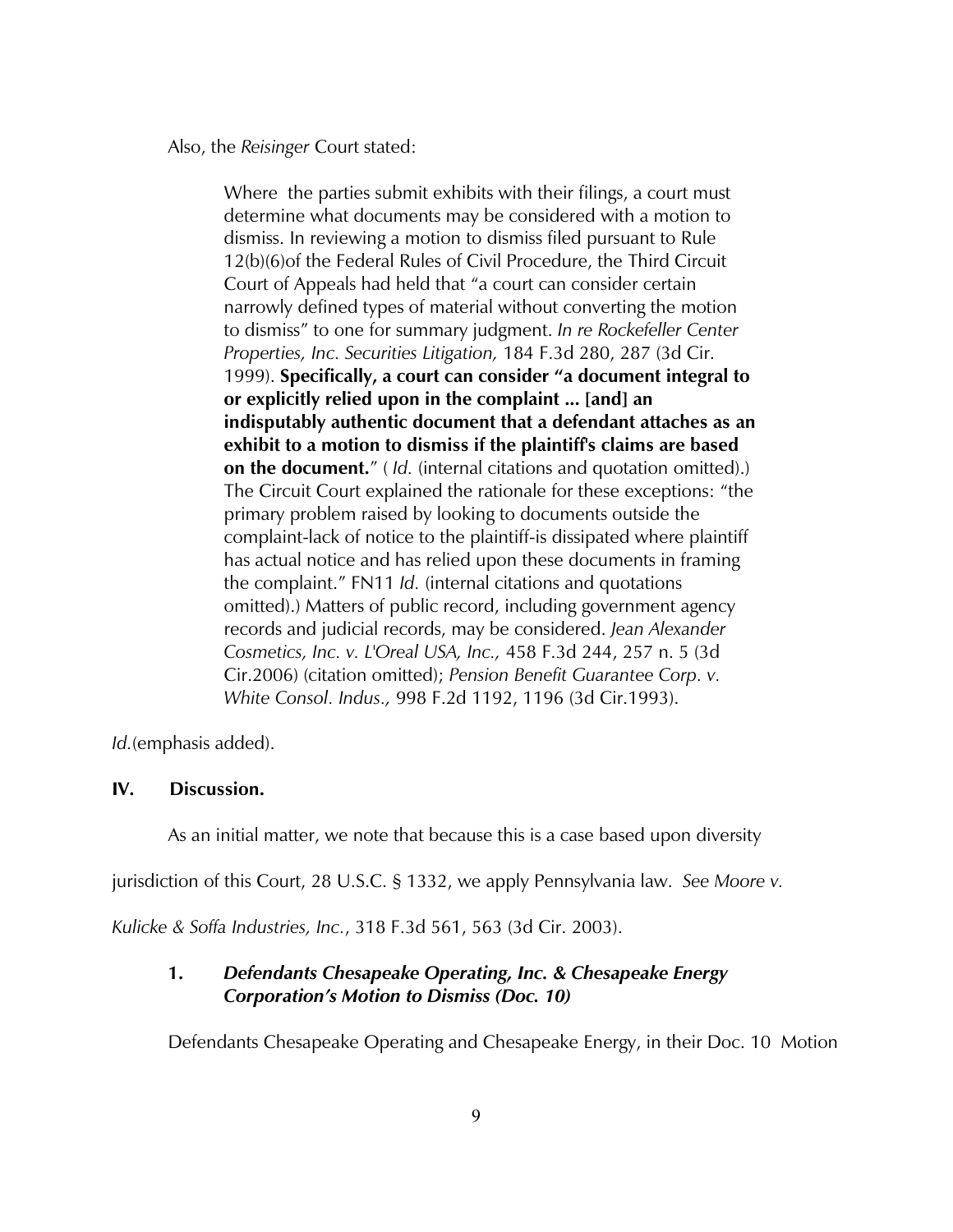to Dismiss, argue that, since Plaintiffs' claims flow from the 2006 and 2008 Leases, "[a]ll of these claims fail as a matter of law as against Defendants Chesapeake Operating and Chesapeake Energy because these entities have no interest in the 2006 Lease or the 2008 Top Lease." (Doc. 11, p. 2). Defendants further argue that Chesapeake Operating and Chesapeake Energy did not, as Plaintiffs assert, jointly assume the interests of Eastern Resources in regards to the 2006 Lease and the 2008 Lease. As Exhibit 1 to their Doc. 10 Motion, Defendants submit the publicly recorded corporate Assignment of Eastern Resources interests, which names only Defendant Chesapeake Appalachia as Assignee. (Doc. 11, p. 6). Thus, Defendants Chesapeake Operating and Chesapeake Energy state that they did not succeed or assume the interests of East Resources and East Resources did not convey any interest in the 2006 Lease and 2008 Lease to them. Defendants Chesapeake Operating and Chesapeake Energy further point out that the publicly recorded Pooling Notice was executed and filed by Defendant Chesapeake Appalachia and not by Defendants Chesapeake Operating and Chesapeake Energy. (Id., p. 2). Defendants Chesapeake Operating and Chesapeake Energy refer to the Assignment recorded January 14, 2010, as well as the Declaration and Notice of Pooled Unit recorded September 13, 2011, submitted by the parties, to show that they are not named in Plaintiffs' Lease and that Plaintiffs have failed to state any claim against them. As indicated above, and as the parties recognize, the Court can consider these public records upon which Plaintiffs' Complaint relies, with respect to the Motions to Dismiss. See *Pension Benefit Guarantee Corp. v. White Consol. Indus.,* 998 F.2d 1192, 1196 (3d Cir.1993).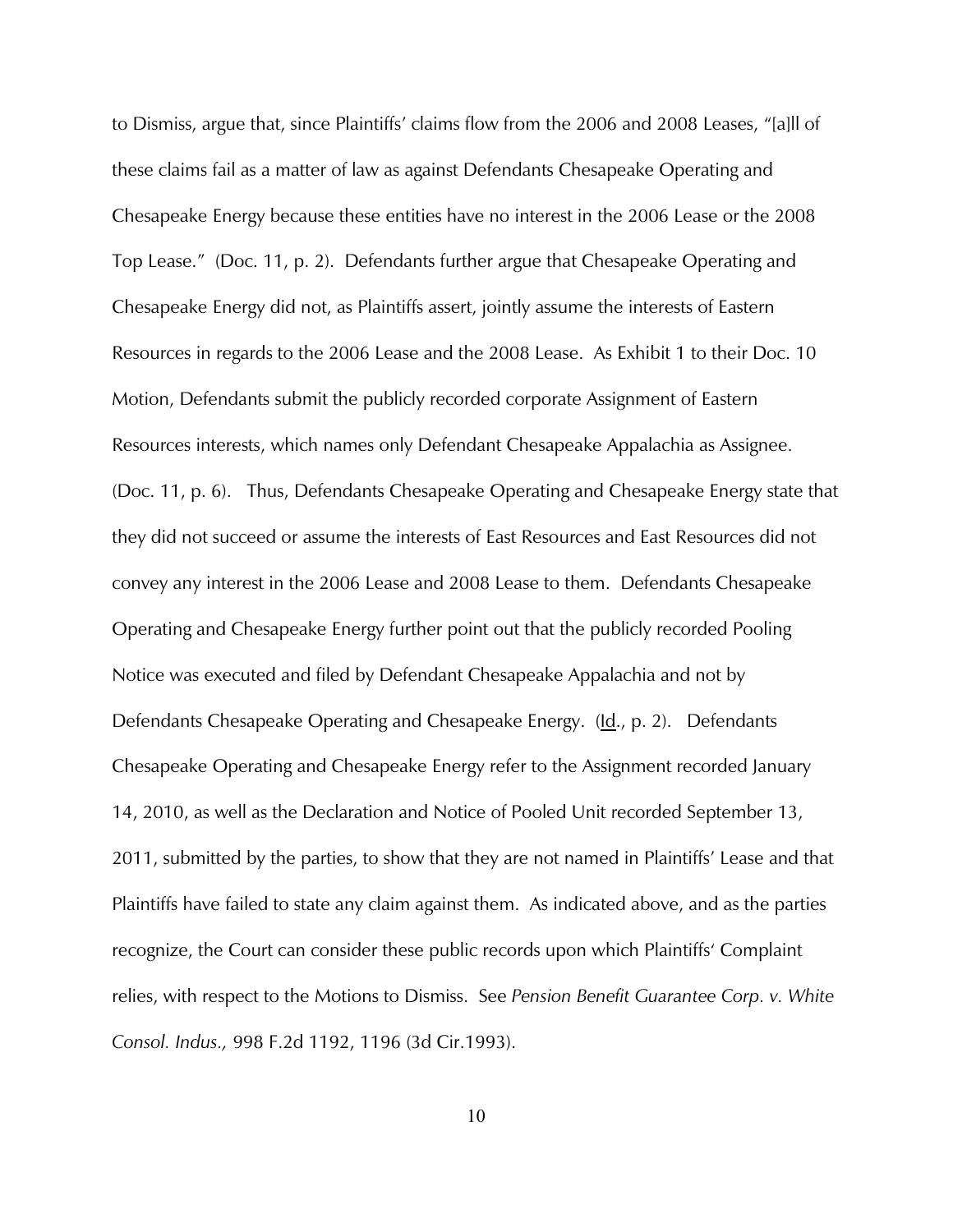Plaintiffs, in their response to the Doc. 10 Motion to Dismiss, however, argue that "[t]he absence of Chesapeake Operating, Inc. and Chesapeake Energy Corporation from the list of signatories [of the Assignment] does not preclude their acquisition or assumption of interest by contract, agency, apparent agency, corporate interrelationship, or participation." (Doc. 18, p. 2). Plaintiffs also state that, "these entities ... recorded instruments affecting the Leases ... and giving rise, at least in part, to plaintiffs' claims." (Doc. 18-3 at pp. 6-7). It is the court's task, therefore, to determine whether the Plaintiffs have alleged in their Complaint, and shown through the stated Exhibits, sufficient involvement of the moving Defendants Chesapeake Operating and Chesapeake Energy, such that they have stated a claim to survive a Motion to Dismiss under Federal Rule of Civil Procedure 12(b)(6).

It is generally accepted law that the terms of a contract can only bind the parties to that contract. *EEOC v. Waffle House, Inc.*, 534 U.S. 279, 295 (2002). Here, the Plaintiffs do not appear to allege that moving Defendants Chesapeake Operating and Chesapeake Energy are named parties to either the 2006 Lease or the 2008 Lease. Instead, Plaintiffs allege that the three Defendants, *i.e.*, Chesapeake Operating , Chesapeake Energy and Chesapeake Appalachia, are "interrelated corporate entities," which, "assumed and acted in concert on the interests of East Resources, Inc.[,] in plaintiffs' 2006 and 2008 Leases and Addenda ... ." (Doc. 18-3, p. 6). We also acknowledge that there has been "traditional state law enforcement of contracts by (or against) nonparties through, *e.g.*, assumption." *Arthur Andersen LLP v. Carlisle*, 556 U.S. 624, 625 (2009).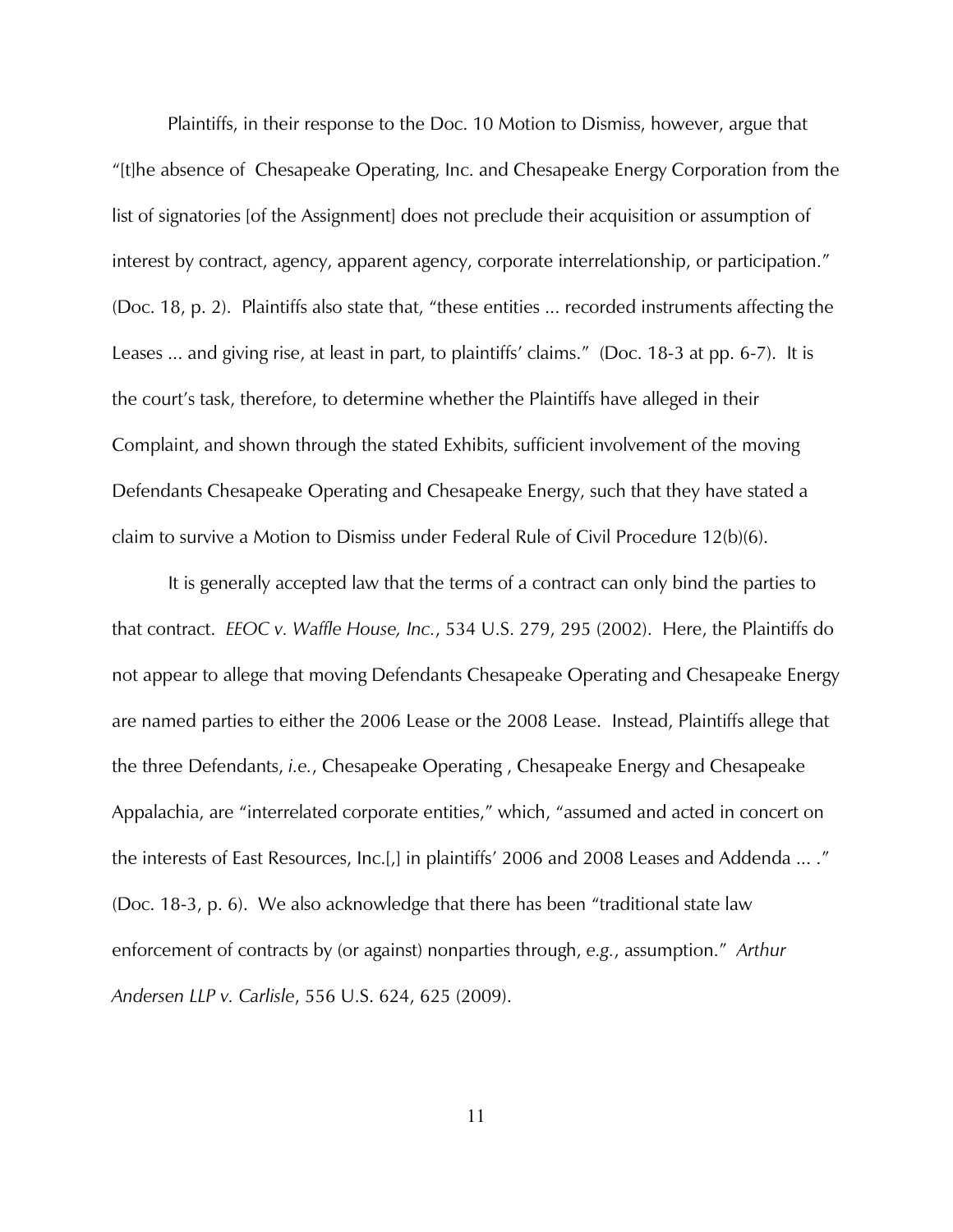Insofar as Plaintiffs' claims are premised upon the relationship among the three Defendants as corporate entities, we find that the Motion to Dismiss of Defendants Chesapeake Operating and Chesapeake Energy should not be granted at this stage of the case. As mentioned, discovery has not yet commenced and we have stayed discovery until we resolve the pending Motions to Dismiss of Defendants. (Doc. 25). Plaintiffs freely concede that they "are not presently privy to the internal arrangements between these corporate entities." (Doc. 18-3, p. 7). We agree with Plaintiffs that they are entitled to discovery regarding the interrelationship and participation of the three Defendants named in their Complaint with respect to their claims. As Plaintiffs contend, they should be allowed to conduct discovery to determine if Defendants Chesapeake Operating and Chesapeake Energy had any interest in the 2006 Lease and 2006 Addendum, and in the 2008 Lease and 2008 Addendum. We find, therefore, that the question of agency and interrelations between the three Defendants can only be properly evaluated after appropriate discovery, and therefore, should not be subject to a motion to dismiss. *See Jurimex Kommerz Transit G.M.B.H. v. Case Corp.*, 65 Fed. Appx. 803, 808 (3d Cir. 2003). Defendants Chesapeake Operating and Chesapeake Energy are not precluded from raising their issues again in a Motion for Summary Judgment after the appropriate discovery has been conducted.

 Therefore, we will deny the Motion to Dismiss (Doc. 10) of Defendants Chesapeake Operating and Chesapeake Energy without prejudice to re-assert their instant arguments *via* a Rule 56 Motion for Summary Judgment after discovery is completed.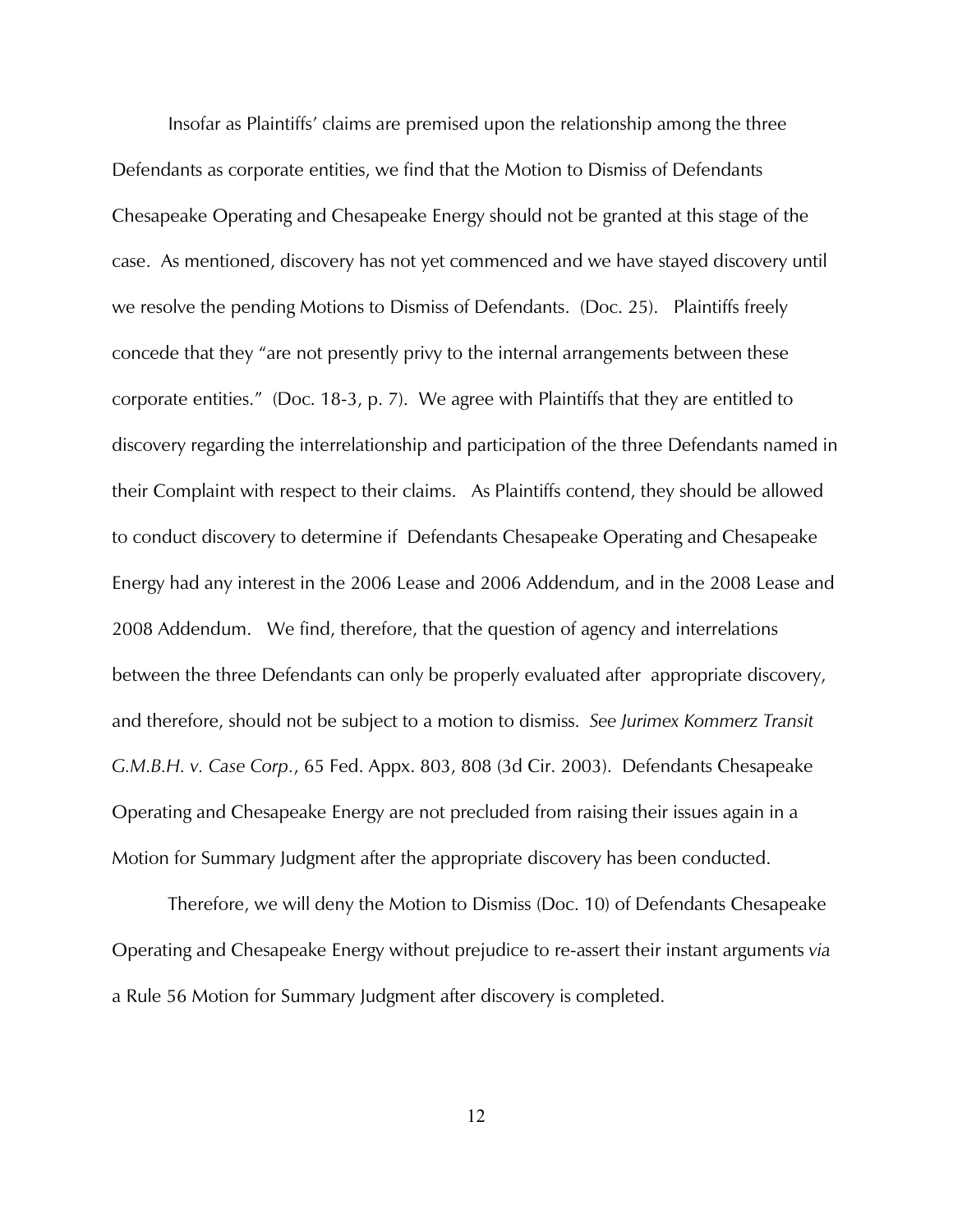## **2.** *Defendant Chesapeake Appalachia's Partial Motion to Dismiss, Doc. 7*

In its Partial Motion to Dismiss, Defendant Chesapeake Appalachia seeks the Court to dismiss Counts III, IV, V and VI of the Plaintiffs' Complaint. Specifically, Defendant Chesapeake Appalachia moves to dismiss all of Plaintiffs' non-declaratory judgment claims for failure to state a claim upon which relief can be granted.<sup>3</sup> Defendant Chesapeake Appalachia also moves to dismiss Plaintiffs' claims for punitive damages. Defendant Chesapeake Appalachia filed its Partial Answer to the remaining Counts of Plaintiffs' Complaint seeking declaratory judgment. (Doc. 9).

#### **A.** *Count III, Specific Performance Claim*

Defendant Chesapeake Appalachia seeks dismissal of Plaintiffs' Count III, Specific Performance Claim, on the grounds that "Plaintiffs' claim is for an alleged breach of a contractual right of payment of money, the remedy of specific performance is precluded as a matter of law." (Doc. 8, p. 11). Defendants argue that specific performance is not a claim by itself, and that it is an equitable remedy, which should only be used when money damages would not suffice to cure an injury. (Id.).

We agree with Defendant Chesapeake Appalachia that "specific performance should only be granted [] where no adequate remedy at law exists." *Clark v. Pennsylvania State Police*, 496 Pa. 310 (1981). We further agree with Defendant Chesapeake Appalachia that

<sup>&</sup>lt;sup>3</sup>Defendant Chesapeake Appalachia notes that if the separate Motion to Dismiss the Complaint in its entirety of Defendants Chesapeake Energy Corporation and Chesapeake Operating is not granted, in the alternative, Defendants Chesapeake Energy Corporation and Chesapeake Operating join in Defendant Chesapeake Appalachia's Motion to Dismiss the non-declaratory judgment claims. (Doc. 8, p. 7, n. 1).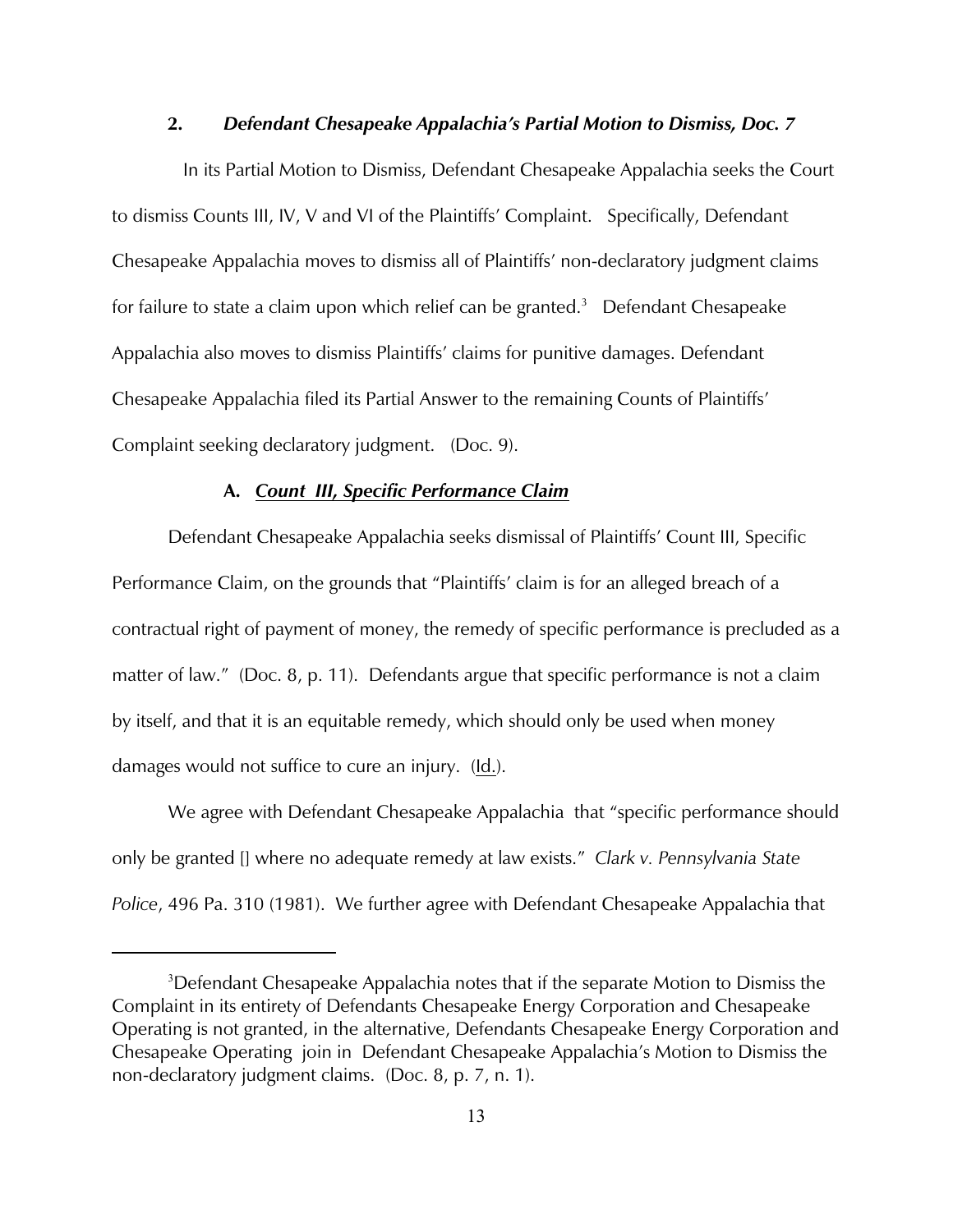because Plaintiffs are merely seeking the payment of the \$1700 per acre provision in regards to their claim in Count III, that they do have adequate remedies available at law, *i.e.*, money damages. Specific performance is, by its nature, only an alternative to money damages in enforcing the terms of a contract. *See Clark Resources, Inc. v. Verizon Bus. Network Servs., Inc.,* 2010 WL 4973342 \*4 (M.D. Pa. Dec. 1, 2010). In the case of *Clark Resources*, the District Court dismissed a Plaintiff's claim for specific performance because "specific performance is a remedy, not a freestanding legal claim." *Clark, supra*.

As Defendant Chesapeake Appalachia states, "Plaintiffs have chosen not to assert a breach of contract claim" in their Complaint. (Doc. 8, p. 11). Additionally, Defendant Chesapeake Appalachia correctly states, "[a]s Plaintiff's claim [in Count III] is for an alleged breach of a contractual right of payment of money, the remedy of specific performance is precluded as a matter of law." (Id.).

 We therefore find that Plaintiffs' Count III, in which they request specific performance, should be dismissed with prejudice. The Third Circuit has held that a Plaintiff whose Complaint fails to state a cognizable claim is entitled to amend his pleading unless the Court finds bad faith, undue delay, prejudice, or futility. *See Grayson v. Mayview State Hospital*, 293 F.3d 103, 111 (3d Cir. 2002); *Alston v. Parker*, 363 F.3d 229, 235-236 (3d Cir. 2004). Based on the above discussion, we find futility in granting Plaintiffs leave to amend their claim for specific performance in Count III of their Complaint as against all three Defendants. However, we shall afford Plaintiffs leave to amend their Complaint to add a breach of contract claim.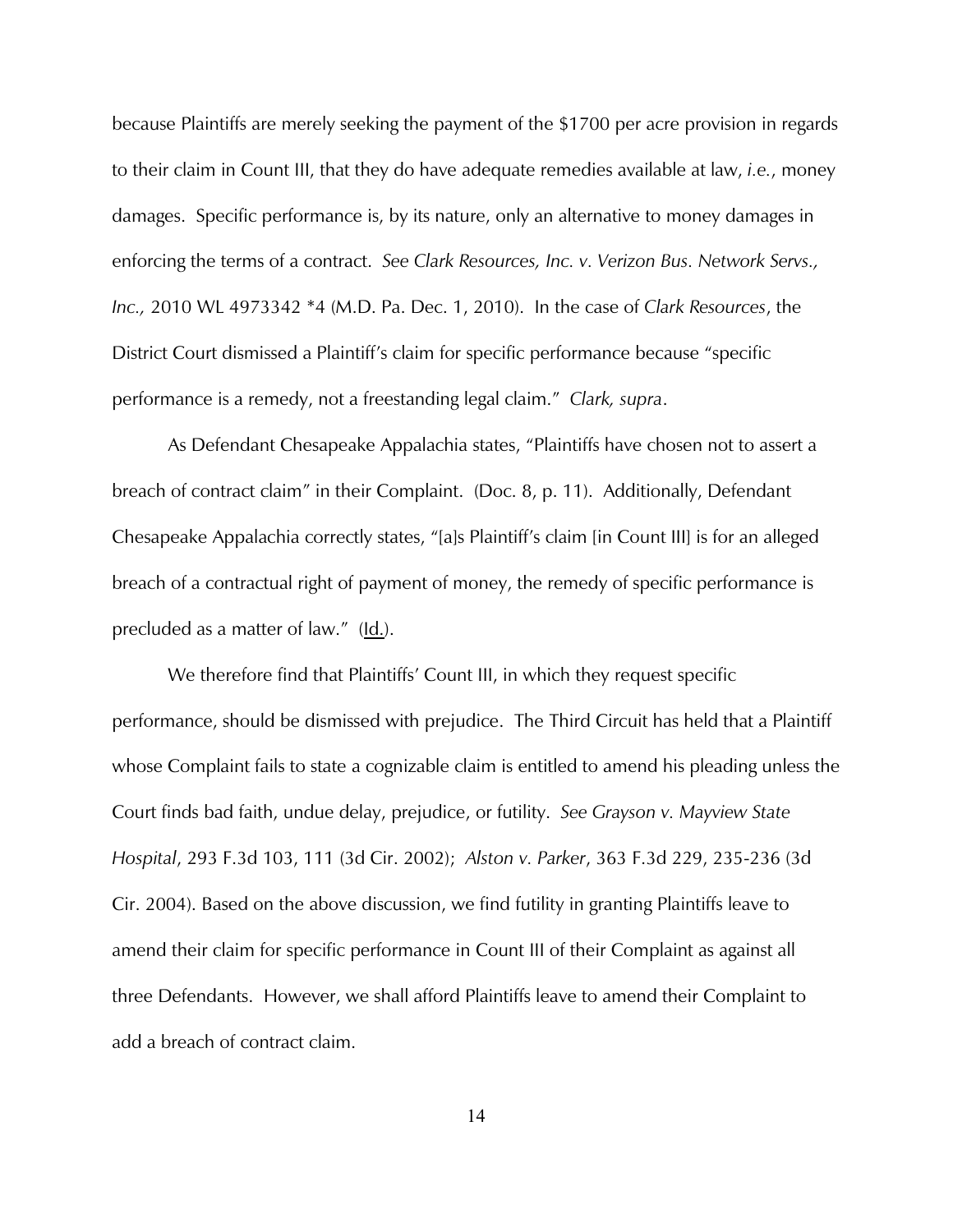It is well established that the court has wide discretion in allowing plaintiffs to amend their complaints, pursuant to Federal Rule of Civil Procedure 15(a). *Farmer v. Brennan*, 511 U.S. 825, 845, 114 S.Ct. 1970, 1983 (1994). Given such discretion, and in the interests of justice, we will grant Plaintiffs leave to amend their Complaint to raise a proper breach of contract claim. Under Pennsylvania law, a Plaintiff must establish three elements to make out a claim for breach of contract: (1) the existence of a contract, (2) the breach of some duty imposed by that contract, and (3) resulting damages. *Johnson v. State Farm Life Ins. Co.,* 695 F.Supp.2d 201. 212 (W.D. Pa. 2010). We find that Plaintiffs have alleged underlying facts which may be sufficient to establish a prima facie breach of contract claim under the stated elements. As such, we find that Plaintiffs should be granted leave to amend their Complaint to raise a breach of contract claim, and request money damages.

#### **B.** *Claim IV, Misrepresentation Claim*

Further, Defendant Chesapeake Appalachia seeks to dismiss Plaintiffs' Count IV of their Complaint, claim for misrepresentation. Defendant Chesapeake Appalachia argues that the Plaintiffs' misrepresentation claim is based upon the oral representation of the unnamed land agent for East Resources, a predecessor-in-interest to Defendants under the Lease, and, as such, is barred by the parol evidence rule and the integration clause contained in the 2008 Top Lease. (Doc. 8, p. 11). As Defendant Chesapeake Appalachia states, Plaintiffs basically allege that "the land agent told [them] that the terms of the 2008 Top Lease and the 2008 Addendum would 'supersede' the 2006 Lease as of the effective date of the 2008 Lease even if the wells were drilled on the [Plaintiffs'] property." (Id., pp.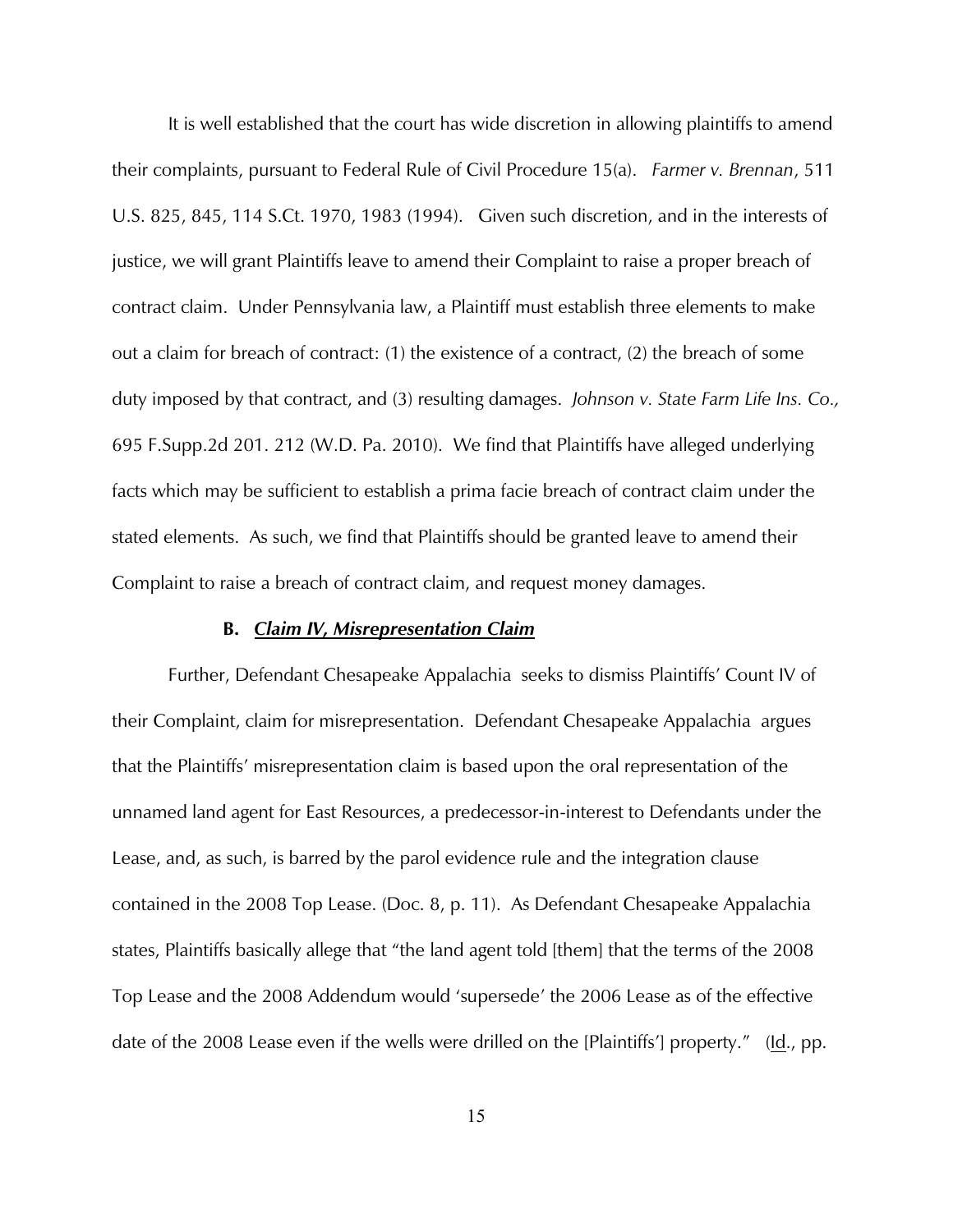11-12). Plaintiffs then allege that based on the land agent's representations, they executed the 2008 Lease and 2008 Addendum, that the land agents' representations about the payments were false, and that they relied on the statements to their detriment.

 "Where prior fraudulent representations are alleged, the parol evidence rule bars such representations where the written agreement: (1) contains terms which directly deal with the subject matter of the alleged oral representation; and (2) represents the entire contract between the parties, particularly where the written agreement also contains an integration clause." *Atlantic Pier Assocs., LLC v. Boardakan Rest. Partners*, 647 F.Supp.2d 474, 489 (E.D. Pa. 2009)(citations omitted).

 In this case, we find it helpful to examine the application of the parol evidence rule in Pennsylvania in similar circumstances. Pennsylvania courts have traditionally held, "[w]here parties, without any fraud or mistake, have deliberately put their engagements in writing, the law declares the writing to be not only the best, but the only evidence of their agreement." *Gianni v. Russell & Co.*, 281 Pa. 320, 323 (1924). The parol evidence rule, therefore, typically prevents the introduction of alleged oral statements which may modify or interpret the nature of the terms of the written contract. *See Rahemtulla v. Hassam*, 539 F.Supp. 2d 755, 773 (M.D. Pa. 2008)("It has long been held that the parol evidence rule bars evidence of prior representations in a fully integrated written agreement.")(citations omitted). Accordingly, Defendant Chesapeake Appalachia argues that the land agent's alleged oral statements to Plaintiffs regarding the 2006 Lease and 2008 Lease are not admissible, as they vary the terms of the integrated written contract. Some courts have gone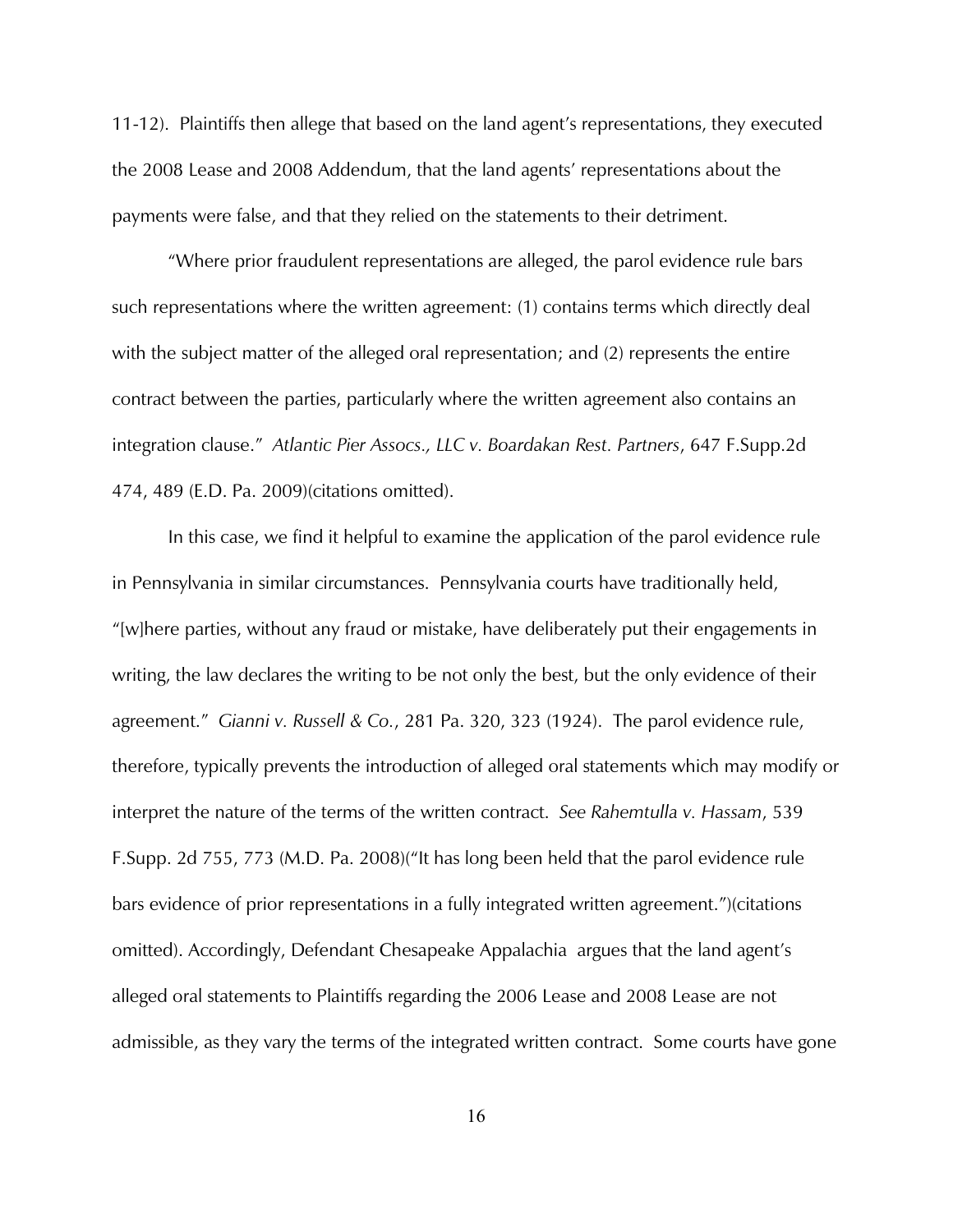further, holding that "[i]n Pennsylvania, it is now settled that the parol evidence rule bars claims of fraud in the inducement and only allows claims of fraud in the execution. Thus, a party may assert that provisions of a written agreement 'were committed by fraud, accident, or mistake,' but not that it was induced to enter a contract by fraudulent misrepresentation." *Coram Healthcare Corp. v. Aetna U.S. Healthcare, Inc.*, 94 F.Supp.2d 589, 592 (E.D. Pa. 1999). "Therefore, where a party claims fraud in the inducement and the written contract is fully integrated, the parol evidence rule works to bar evidence of any representations made about any mater covered by the agreement prior to the contract's execution." *Rahemtulla v. Hassam*, 539 F.Supp. 2d at 773(citation omitted). Thus, Pennsylvania permits parol evidence only for claims involving so-called "fraud in the execution," whereby the plaintiff claims he was induced to sign a contract with certain terms, which are then fraudulently omitted from that contract. *Bardwell v. The Willis Company*, 375 Pa. 503 (1953). Indeed, if a party claims fraud in the execution, *i.e.,* "where the party proffering the evidence contends that certain terms were supposed to be included in the contract, but were omitted because of fraud, accident, or mistake, then parol evidence is admissible." *Rahemtulla v. Hassam*, 539 F.Supp. 2d at 773(citation omitted).

 As the Superior Court of Pennsylvania held, "the more traditional statement of the [parol evidence] rule would apply to cases where it is alleged that the entire contract was predicated on fraud or misrepresentation." *National Bldg. Leasing, Inc. v. Byler*, 252 Pa. Super. 370, 375 (1977). The Supreme Court of Pennsylvania summarized the rule in *Toy v. Metro. Life Ins. Co.*, 928 A.2d 186, 205 (2007)(citations omitted), and stated that: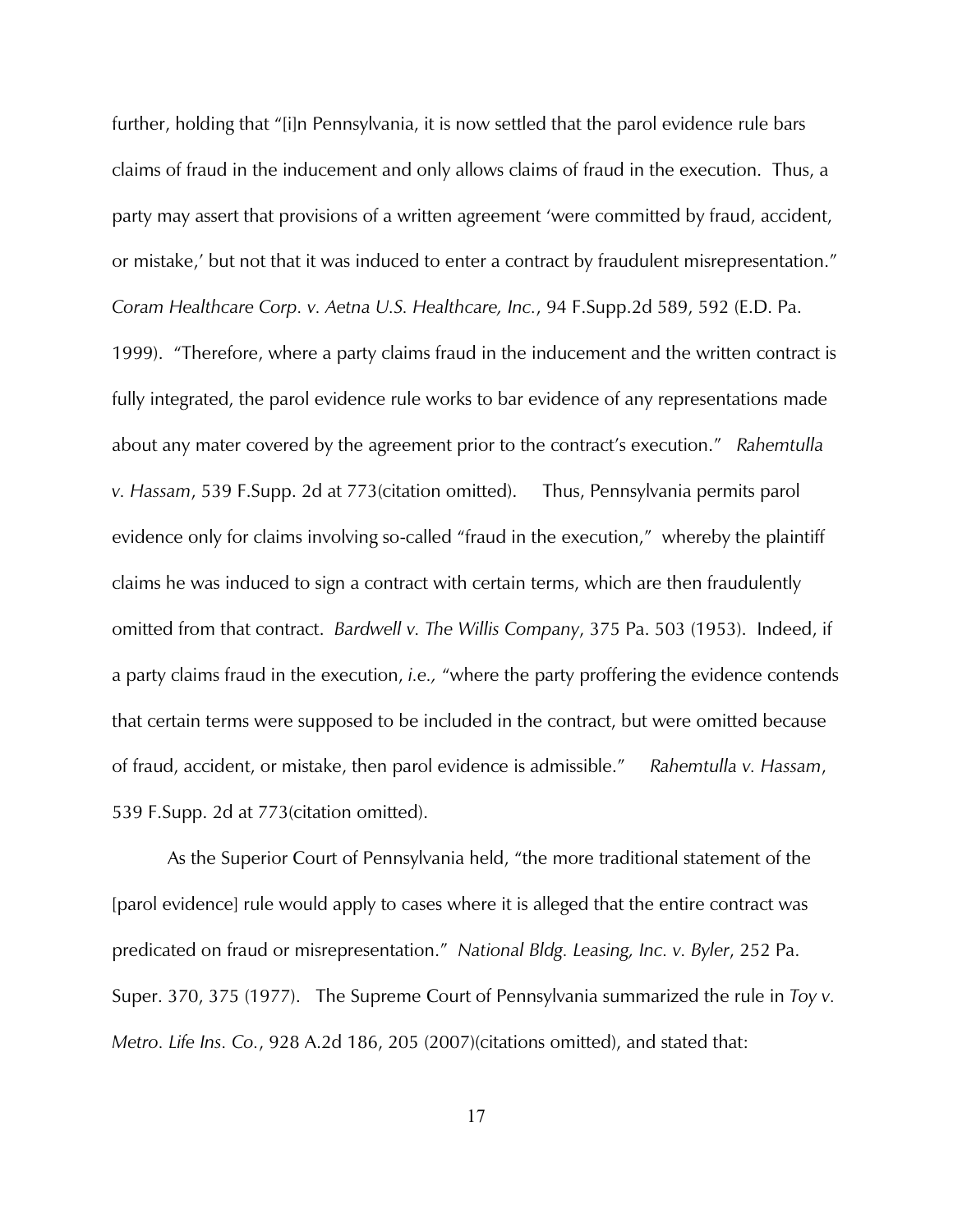[W]hile parol evidence may be introduced based on a party's claim that there was fraud in the execution of a contract, i.e., that a term was fraudulently omitted from the contract, parol evidence may not be admitted based on a claim that there was fraud in the inducement of the contract, i.e.., that an opposing party made false representations that induced the complaining party to agree to the contract.

"The rationale behind this rule is 'that a party cannot justifiably rely upon prior oral representations and then sign a contract containing terms that refute the alleged prior oral representations.'" *Rahemtulla v. Hassam*, 539 F.Supp. 2d at 773(quoting *Hart v. Arnold*, 884 A.2d 315, 340 (Pa.Super. 2005)).

The elements of a claim for misrepresentation under Pennsylvania law are: (1) a representation; (2) which is material to the transaction at hand; (3) made falsely, with knowledge of its falsity, or recklessness as to whether it is true or false; (4) with the intent of misleading another into relying on it; (5) justifiable reliance on the misrepresentation; and (6) the resulting injury was proximately caused by the reliance. *Bortz v. Noon*, 556 Pa. 489, 599 (1999). Given these elements, we find that Defendant Chesapeake Appalachia does not properly interpret Plaintiffs' misrepresentation claim in Count IV, nor does it properly apply the parol evidence rule to Plaintiffs' claim. We find that the essence of Plaintiffs' claim in Count IV is that they were induced by the misrepresentations of the land agent, to sign the 2008 Lease, and as a result, did not receive the potentially more lucrative payment terms of another energy company's lease. Plaintiffs state explicitly in their Complaint, "Plaintiffs believed the representations were true, and relied on them to execute the 2008 Lease and 2008 Addendum and to forego more lucrative opportunities to top-lease to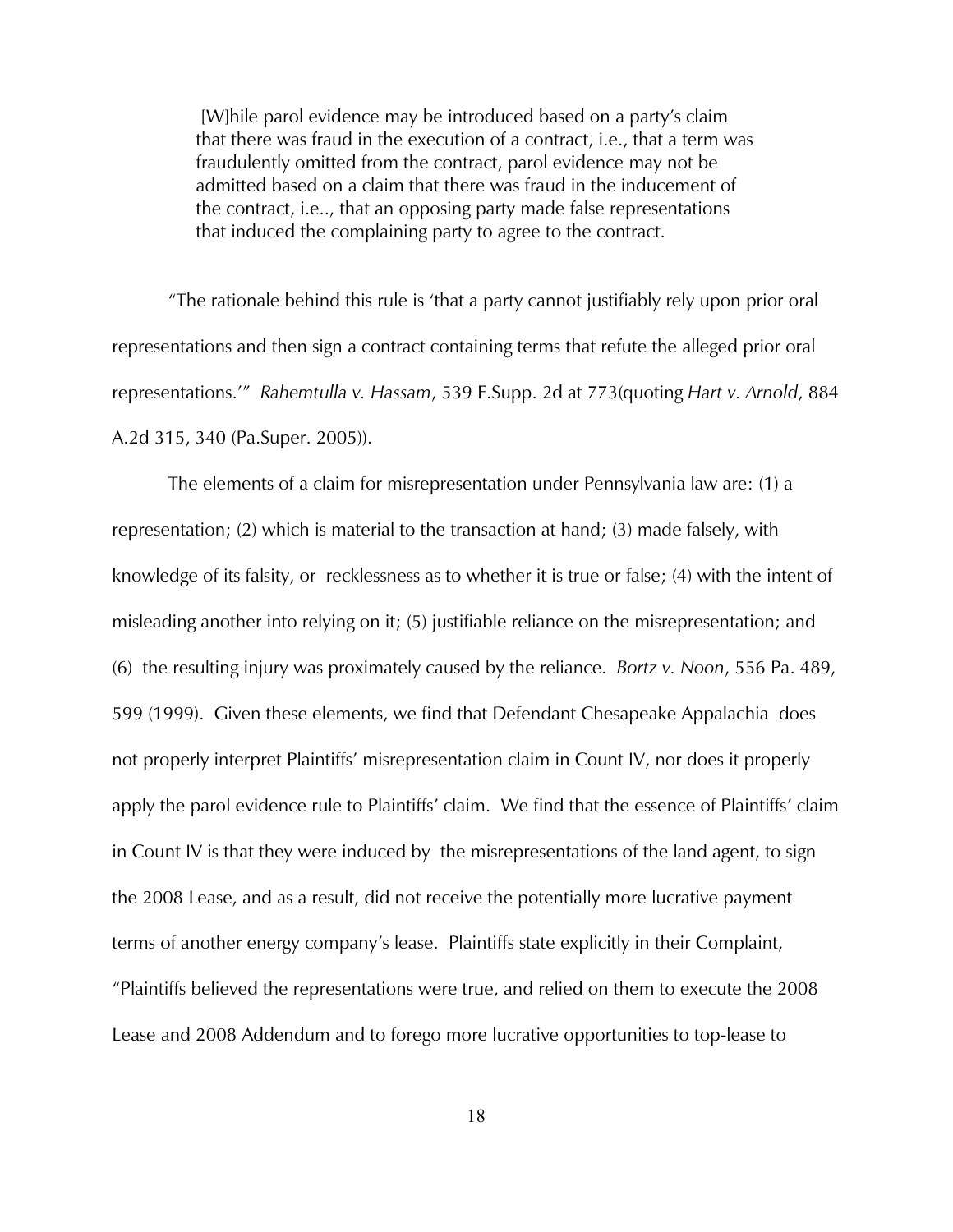another leasing agent." (Doc. 1, ¶ 97, p. 14).

 Defendant Chesapeake Appalachia contends that in Count IV of their Complaint, Plaintiffs claim fraud-in-the inducement and do not raise a fraud in the execution claim, since they allege that the East Resource's land agent made false oral representations to them, that induced them to execute the 2008 Lease, which were contrary to the terms of the written Lease. As such, Defendant Chesapeake Appalachia essentially maintains that "parol evidence may not be admitted based on a claim that there was fraud in the inducement of the contract, *i.e.*, that an opposing party made false representations that induced the complaining party to agree to the contract." *Yocca v. Pittsburgh Steelers Sports, Inc*., 578 Pa. 479, 854 A.2d 425, 437 n. 26 (2004)(citations omitted); *see also Atlantic Pier Assocs., LLC v. Boardakan Rest. Partners*, 647 F.Supp.2d at 489 n. 17 (citations omitted).

We find, with respect to their misrepresentation claim in Count IV, that Plaintiffs are alleging that the entire 2008 Lease was predicated upon the misrepresentations of the land agent. Their alleged injury, therefore, flows from the fact that they were induced to sign the 2008 Lease, based upon the misrepresentation about the Defendants' activity on their land, rather than signing a more lucrative contract. Plaintiffs argue that but for the misrepresentations of the land agent, the 2008 Lease would never have come into existence. Plaintiffs are not attempting to use the alleged statements of the land agent to contest the terms of the 2008 Lease, but rather, to demonstrate why they entered this Lease in the first place, which is the proper inquiry in a claim of misrepresentation.

As such, we will apply the traditional formulation of the parol evidence rule, and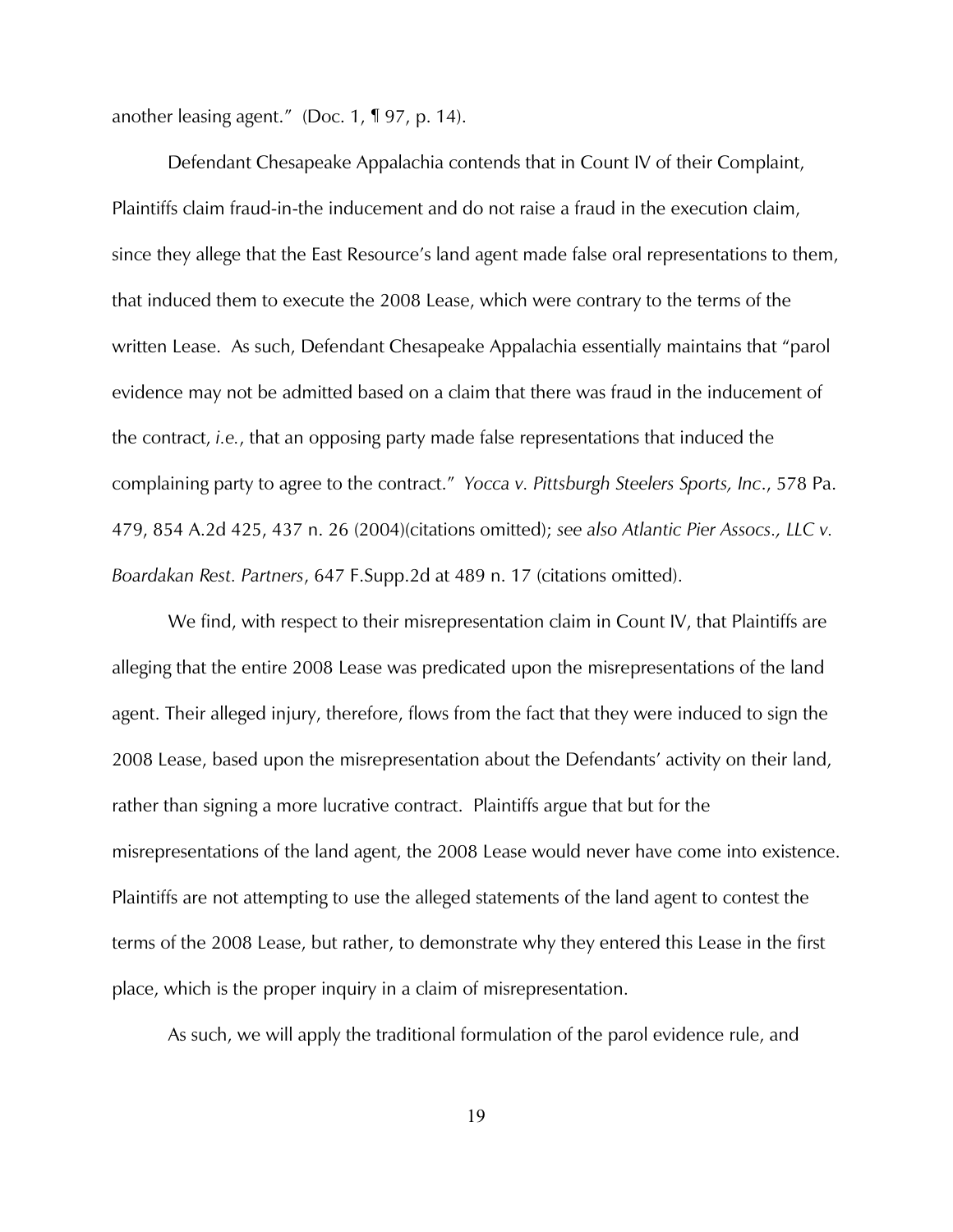allow the presentation of parol evidence as to Plaintiffs' Count IV and the alleged fraudulent misrepresentations of the land agent. Given the Plaintiffs' argument, and the facts of the case, we are hesitant to apply the more strict approach annunciated in *Bardwell* v. *Willis*, 375 Pa. 503, 100 A2d 102 (1953). Because the land agent's alleged statements, and the Plaintiffs' subsequent misrepresentation claim, do not concern solely the terms (or lack thereof) of the 2008 Lease, we find it appropriate to allow Plaintiffs to introduce their evidence regarding Count IV, to establish the context in which this Lease was signed. As the courts have stated, "fraud to induce a person to enter into a contract is generally collateral to, *i.e.,* not interwoven with, the terms of the contract itself." *Partners Coffee Co., LLC v. Oceana Services and Products Co.*, 700 F.Supp. 2d 720 (W.D. Pa. 2010). We will not preclude Plaintiffs from asserting a potentially actionable misrepresentation claim merely because the alleged misrepresentations were made in the general context of a Lease signing.<sup>4</sup> Therefore, we will deny Defendant Chesapeake Appalachia's Motion to Dismiss Count IV of Plaintiffs' Complaint at this time.

#### **C.** *Count V, State Law Slander of Title Claim*

Next, Defendant Chesapeake Appalachia seeks dismissal of Plaintiffs' Count V of their Complaint, state law claim for slander of title. Plaintiffs argue that Defendant engaged in the unitization of its property only to cloud Plaintiffs' title, and to attempt to extend the

<sup>&</sup>lt;sup>4</sup>Insofar as Plaintiffs may later attempt to use the land agent's alleged statements to interpret or challenge the terms of the 2008 Lease, that issue may require its own parol evidence analysis, to be considered at the appropriate time. We will not however prevent the reliance on such statements at this time merely for allowing Plaintiffs to proceed with their claim of misrepresentation.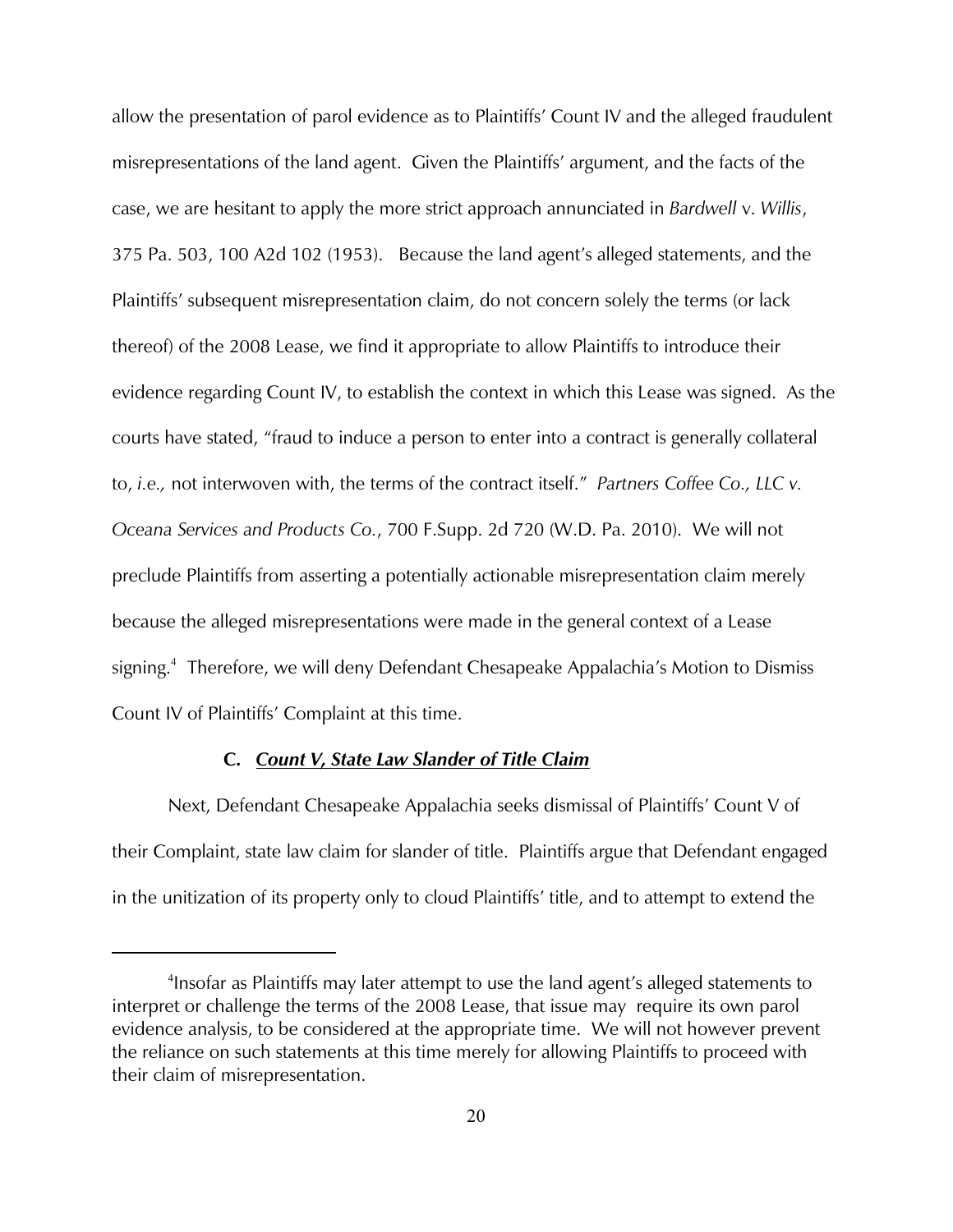2006 Lease term.<sup>5</sup> As Defendant Chesapeake Appalachia correctly points out, the statute of limitations in Pennsylvania for a claim of slander of title is one year from the date of publication, *i.e.,* the communication of the alleged slanderous statement by the defendant to a third person. Pa. C.S. §5523(1); *see Sobel v. Wingard*, 366 Pa. Super. 482 (1987). Defendant states that "Plaintiffs' slander of title claim is time-barred because it is brought more than one year after the recording of the documents that Plaintiffs contend constituted a slander of their title." (Doc. 8, p. 17).

 In their Complaint, Plaintiffs do not explicitly allege publication to a third party, as required to properly state a prima facie slander of title claim. We will follow the District Court's past reasoning however, in inferring that "the only allegedly defamatory publication ... is the Declaration of Pooling and Unitization." *Stewart v. Swepi*, 2013 WL 170181, \*8 (M.D. Pa. 2013). We must determine, therefore, when the Declaration was published, which would be when the statute of limitations began to run.

Defendants argue, citing *Stewart*, that the material documents are either the Scrivener South Unit Declaration, which was recorded on August 19 ,2011, or the Crain Unit Declaration, which was recorded on September 13, 2006, and the Release of Oil and Gas Lease, which was recorded on November 11, 2011. No matter which of these documents is considered, the publication date falls outside of the period of one year prior to the filing of the instant Complaint, which was November 23, 2012. Contrarily, Plaintiffs

<sup>&</sup>lt;sup>5</sup>We take note that in their Document 1 Complaint, in regards to their slander of title claim, Count V, Plaintiffs request relief from "Defendants EOG Resources, Inc.," which is not a party Defendant named anywhere in the Complaint. As such, we will interpret this as an error.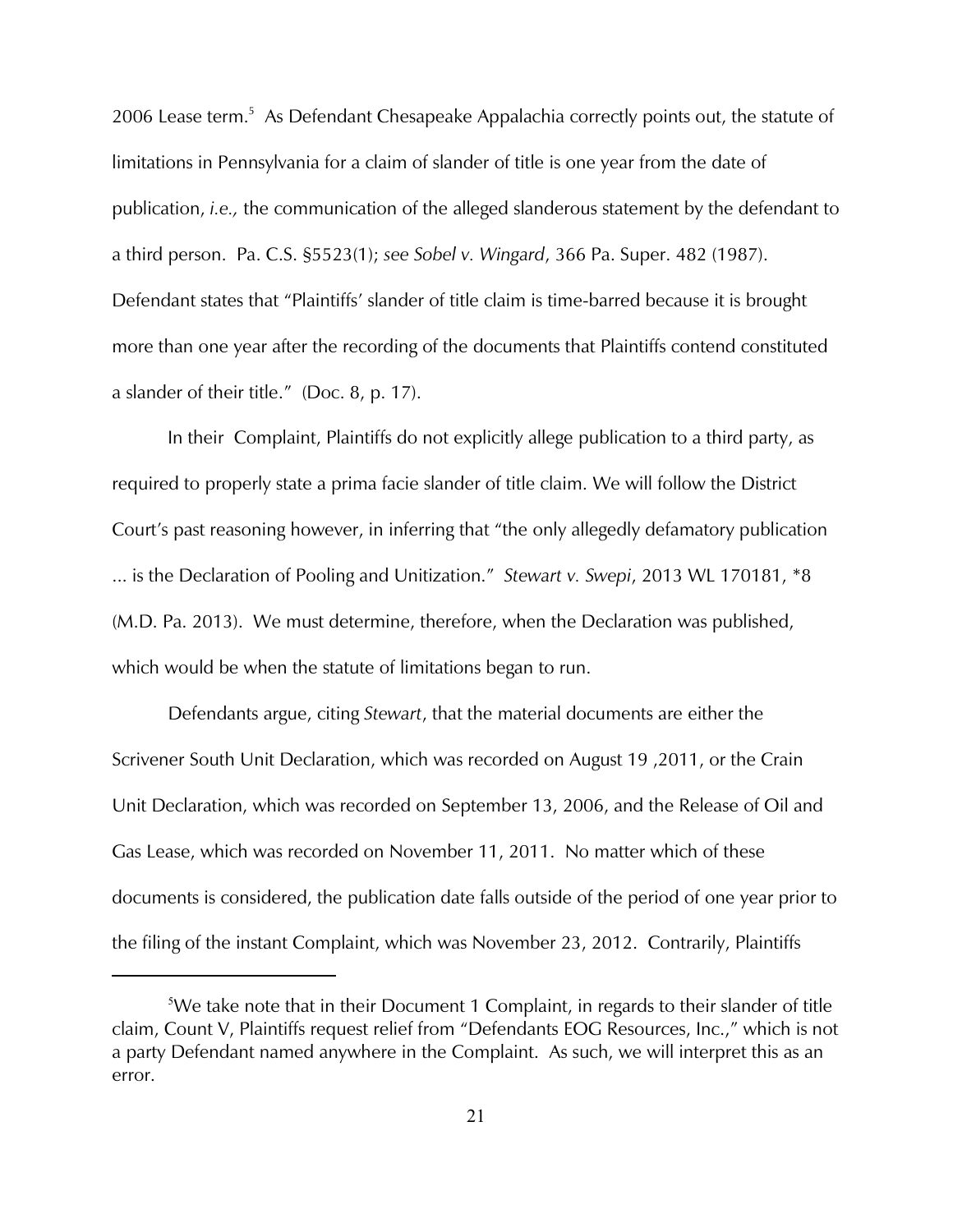argue that the Declaration did not become effective, under the terms of the 2006 Lease, until Plaintiffs received notice of the unitization, which did not occur until December 12, 2011, and thus the statute of limitations should run beginning at the time of notice in December 2011. Alternatively, Plaintiffs also seem to argue that even if there was an earlier publication date, the December 12, 2011 notice constitutes a republication such that a new one year statute of limitation was triggered. *Bloch v. Temple University*, 1995 WL 263541, at \*3 (E.D. Pa. 1995). We note however, that Plaintiffs do not raise this approach in their Complaint, merely in their Brief in Opposition.

Furthermore, Plaintiffs address the so-called "discovery rule," an exception in Pennsylvania to the statute of limitations, which dictates that the statute of limitations does not begin until a plaintiff has either discovered his injury, or should have discovered it in the exercise of reasonable diligence. *Gallucci v. Phillips & Jacobs, Inc.*, 418 Pa. Super. 306 (1992). In *Gallucci*, the Superior Court of Pennsylvania clarified that, "[i]t is well established that an individual asserting a cause of action is required to use due diligence to properly inform himself or herself of the facts and circumstances upon which the claimed right of recovery is based and to institute suit within the applicable statute of limitations." *Gallucci,* 418 Pa. Super. at 311. Plaintiffs appear to be asserting that the they are excused from the due diligence requirement on the grounds that they believed the 2006 Lease had expired, and they had executed the 2008 Lease. It is unclear from the Plaintiffs' brief if they attempt to assert that the due diligence requirement does not apply because Plaintiffs were promised notice of any unitization by the terms of the contract, and as such, cannot be required to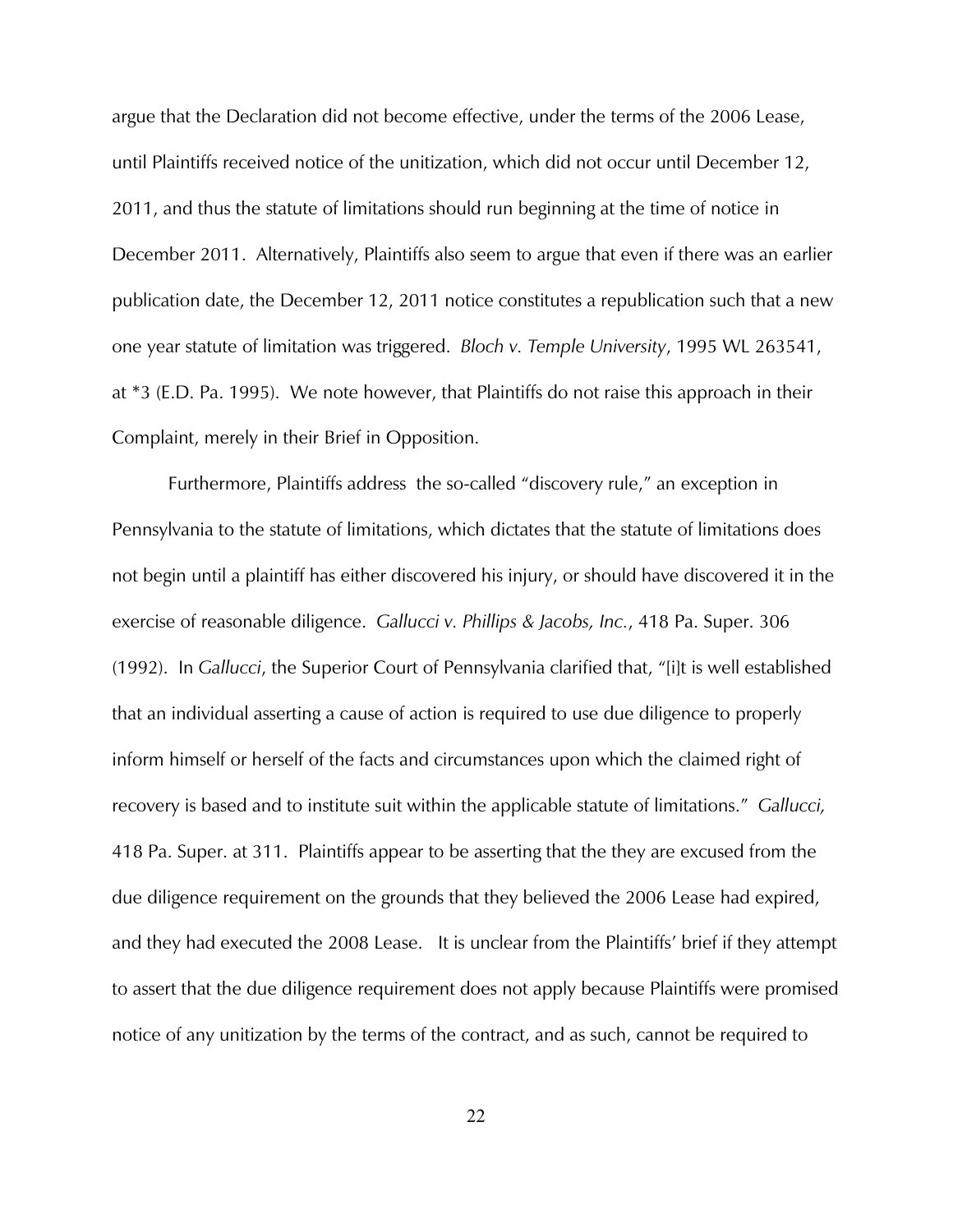have completed any additional diligence. We note, however, as stated above, that the relevant date for a slander of title claim is the date of publication, not the date of notice, therefore the statute of limitations would have begun even before the Plaintiffs received notice of the Declaration. *See Stewart, supra*.

Plaintiffs offer no evidence, nor case law, to support the proposition that the statute of limitations regarding their slander of title claim should commence when the Declaration became effective under the terms of the 2006 Lease, *i.e.*, when they received first notice. Alternatively, we are unpersuaded by Plaintiffs attempt to claim that "the December 12, 2011 notice directed to plaintiffs from defendant ... is deemed republication." (Doc 17, p. 19). Pennsylvania courts have made it clear that "[i]n order for defamation to occur in the form of either libel or slander, the defamatory statement must be [] communicated *to a third person*.*" Elia v. Erie Ins. Exchange*, 430 Pa. Super. 284 (1993). As such, notice from the defendant to the plaintiff does not satisfy the court's requirement that the slanderous statement be communicated "to a third person." Defendants' Declaration was publicly filed in Bradford County, and thus published, at the latest, on November 11, 2011. Plaintiffs did not file their present Complaint within a year of that date. We find, therefore, that Defendant Chesapeake Appalachia's Motion to Dismiss Plaintiffs' claim for slander of title, Count V, should be granted, and that this claim should be dismissed with prejudice. Since this claim is time-barred, we find futility in allowing Plaintiffs leave to amend it.

## **D.** *Claim VI, Breach of Implied Duty of Good Faith and Fair Dealing Claim*

Defendant Chesapeake Appalachia also argues that Plaintiffs' Count VI, claim for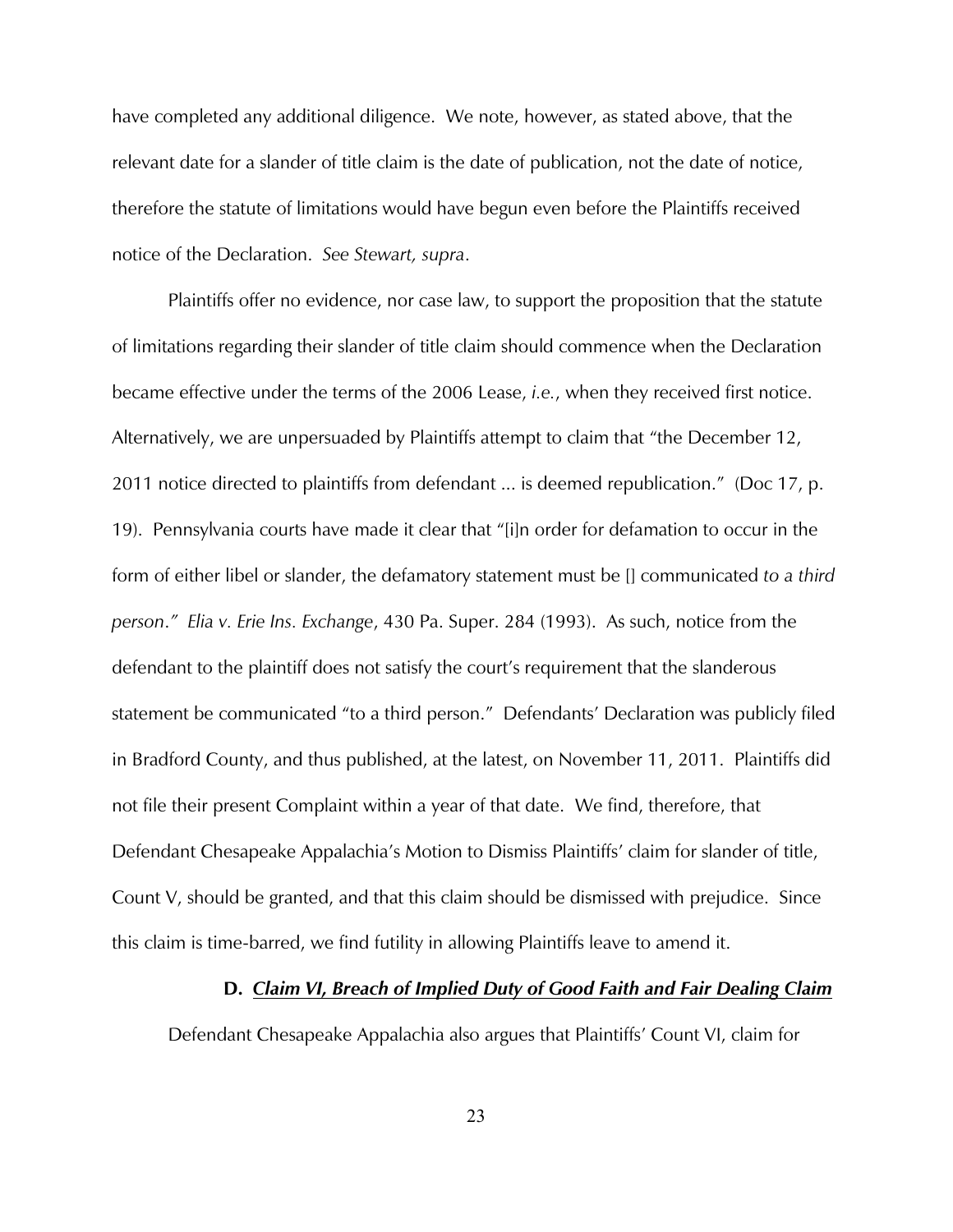breach of implied duty of good faith and fair dealing should be dismissed. Defendant Chesapeake Appalachia premises this assertion on the grounds that Plaintiffs have not asserted an independent breach of contract claim in their Complaint. The courts have found that "Pennsylvania law does not recognize a separate cause of action for breach of the covenant 'because such a breach is merely a breach of contract.'" *Stewart, supra.* Many courts have held that "a breach of contract action encompasses any claims asserting a breach of the implied duty of good faith and fair dealing." *Nova Financial Holdings Inc. v. Bancinsure, Inc.*, 2012 WL 1322932, \*3 (E.D. Pa. April 17, 2012)(citations omitted). Thus, "a breach of contract claim precludes a separate and distinct claim emanating from the duty of good faith and fair dealing since the actions forming the basis of the claims are essentially the same." Id.(citations omitted). Therefore, there is no independent cause of action for breach of implied duty of good faith and fair dealing. Id. (citations omitted). As such, Defendants argue that because Plaintiffs have not raised a claim for breach of contract in their Complaint, their breach of covenant claim in Count VI should be dismissed.

In response, Plaintiffs attempt to distinguish their case from *Stewart*, by arguing that they have made out a claim for breach of the  $2008$  Lease.<sup>6</sup> The greater issue is, however, that Plaintiffs make out a claim for the breach of the 2008 Lease, while the breach of covenant claim flows from the failure to give notice provision under the 2006 Lease. Insofar as we can tell, Plaintiffs are not claiming a breach of the 2006 Lease, only the 2008 Lease.

 $6$ As discussed above, although the breach of contract claim is not raised in Plaintiffs' Complaint, we will give Plaintiffs leave to amend their Complaint to include such a claim, and therefore, we recognize that they may make out such a claim in the future.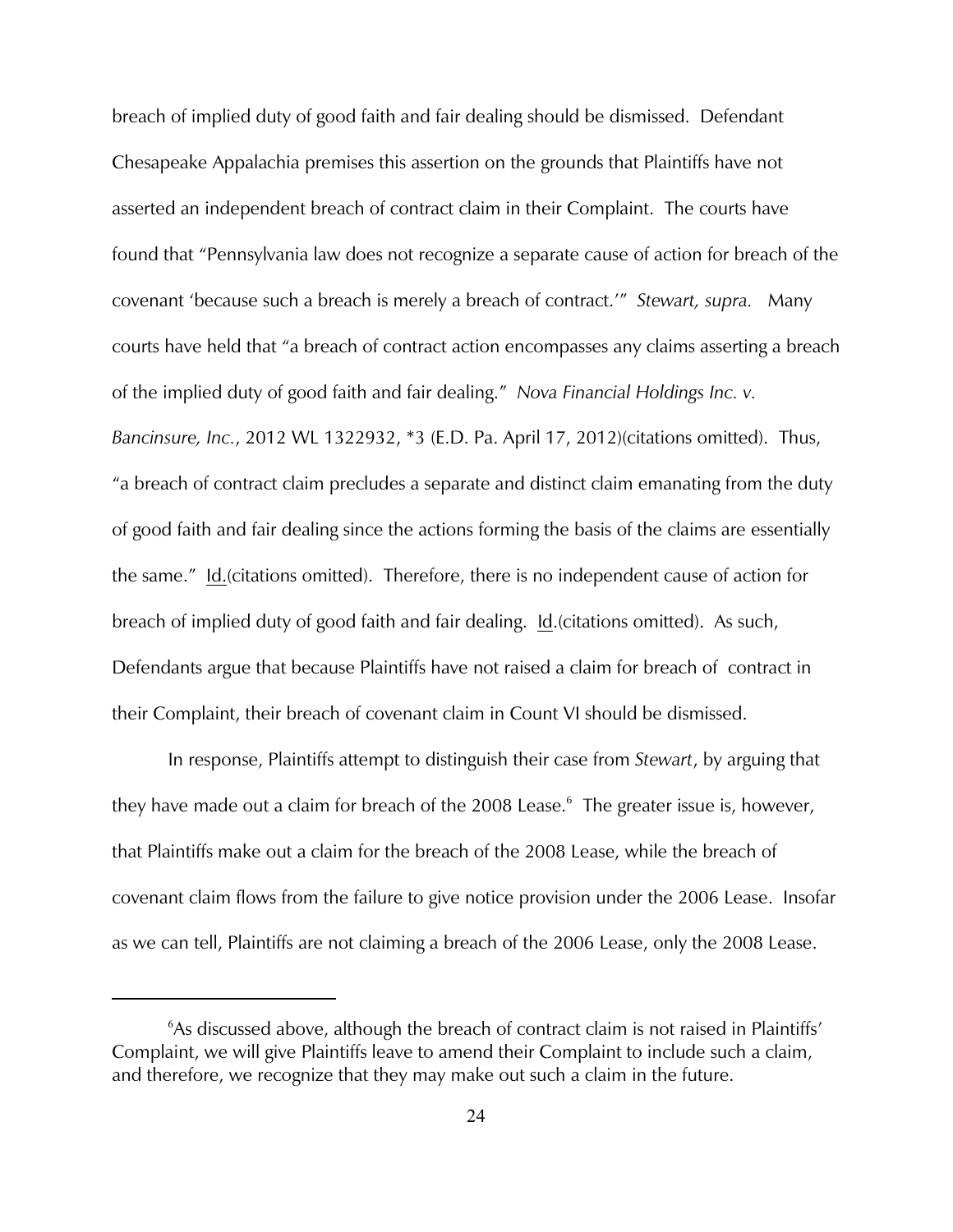As mentioned, Pennsylvania law is clear that there is no independent cause of action for a breach of the covenant of good faith, as such a claim implicates a breach of contract. *See Nova Financial Holdings Inc. v. Bancinsure, Inc.*, 2012 WL 1322932, \*3; *Zaloga v. Provident Life and Acc. Ins. Co. of America*, 671 F. Supp.2d 623 (M.D. Pa. 2009); *LSI Title Agency, Inc. v. Evaluation Servs., Inc*., 951 A.2d 384, 391 (Pa.Super. 2008). To make out a cognizable breach of covenant claim, then, Plaintiffs will have to raise a breach of contract claim with respect to the 2006 Lease. As such, we will grant Defendant Chesapeake Appalachia's Motion to Dismiss with respect to Plaintiffs' Count VI, claim for breach of implied duty of good faith and fair dealing, and we will dismiss this claim without prejudice to allow Plaintiffs to file an Amended Complaint to assert a breach of contract claim.

Under Rule 15(a), however, it is within the Court's discretion to grant or deny leave to file an amended pleading. Wright Miller & Kane, *Federal Practice & Procedure,* § 1504*; Farmer v. Brennan*, 511 U.S. 825, 845, 114 S.Ct. 1970, 1983 (1994). Furthermore, leave should be freely granted when doing so will promote the economic and speedy disposition of the whole case, will not cause undue delay or trial inconvenience, and will not prejudice the rights of any of the other parties to the case. *Id.* The Court is well aware Rule 15(a) mandates that leave to amend "shall be freely given when justice so requires," however, if the amendment would be futile, it should not be permitted. *See Forman v. Davis*, 371 U.S. 178, 182 (1982). The futility exception means that a complaint, as amended, would fail to state a claim upon which relief can be granted. *See Shane v. Fauver*, 213 F.3d 113, 115 (3d Cir. 2000). Further, "prejudice to the non-moving party is the touchstone" for denying leave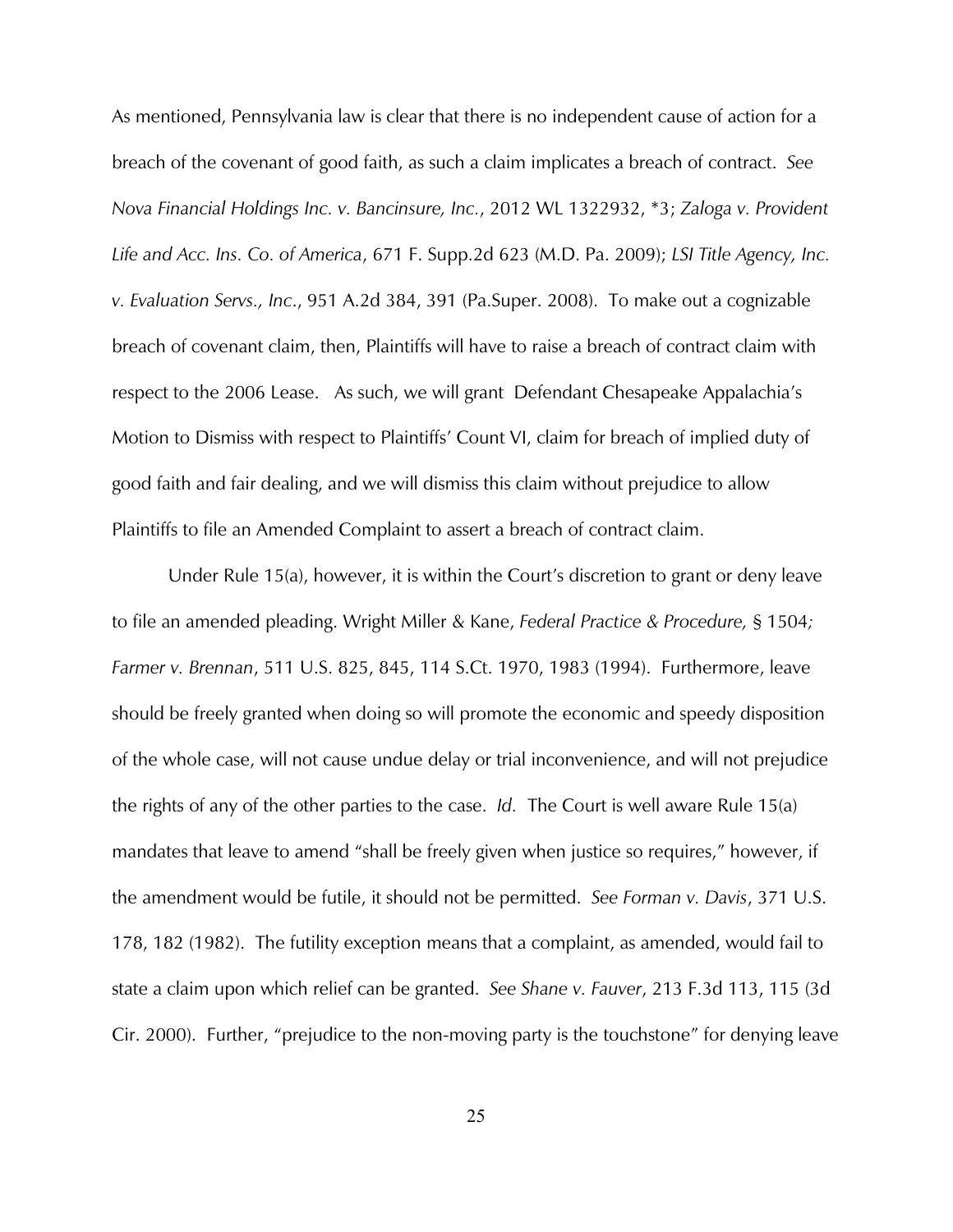to file an amended complaint. *Cornell & Co., Inc. v. OSHA Review Comm'n*., 573 F. 2d 820, 823 (3d Cir. 1978). Given these standards, we do not find futility in granting Plaintiffs leave to amend their Complaint to raise a breach of contract claim related to the 2006 Lease. If Plaintiffs fail to establish such a claim, Defendants are not precluded from raising this issue again on a later Motion for Summary Judgment.

#### **E.** *Punitive Damages Claim*

Finally, Defendant Chesapeake Appalachia argues that Plaintiffs' claims for punitive damages for "bad faith in recording of the Scrivener South Unit Declaration and the Release of Oil and Gas Lease" and for "breach of covenant of good faith and fair dealing" should be dismissed since there is no basis for such claims. (See Doc. 1, WHEREFORE Clause at ¶'s 6 & 8). Defendant argues that since the Plaintiffs' underlying claims should be dismissed, so should the punitive damages claims. Alternatively, Defendant contends that Plaintiffs have not alleged conduct by any of the Defendants egregious enough to justify punitive damages. (Doc. 8, p. 18).

As the Court stated in *McCain v. Beverly Health and Rehab. Services, Inc.*, 2002 WL 1565526 \* 2 (E.D. Pa.), "[i]n Pennsylvania, punitive damages require 'wilful or wanton conduct or reckless indifference to the rights of others.' 40 P.S. § 1301.812-A(a)." Further, the Court in *Wilson v. Chestnut Hill Healthcare*, 2002 WL 199706 \* 6 (E.D. Pa.), stated as follows:

> Under Pennsylvania law, "[p]unitive damages are appropriate when an individual's actions are of such an outrageous nature as to demonstrate intentional, willful, wanton, or reckless conduct." *Interact Accessories, Inc. v. Video Trade Int'l, Ltd.*, No. CIV.A.98-2430, 1999 WL 159883,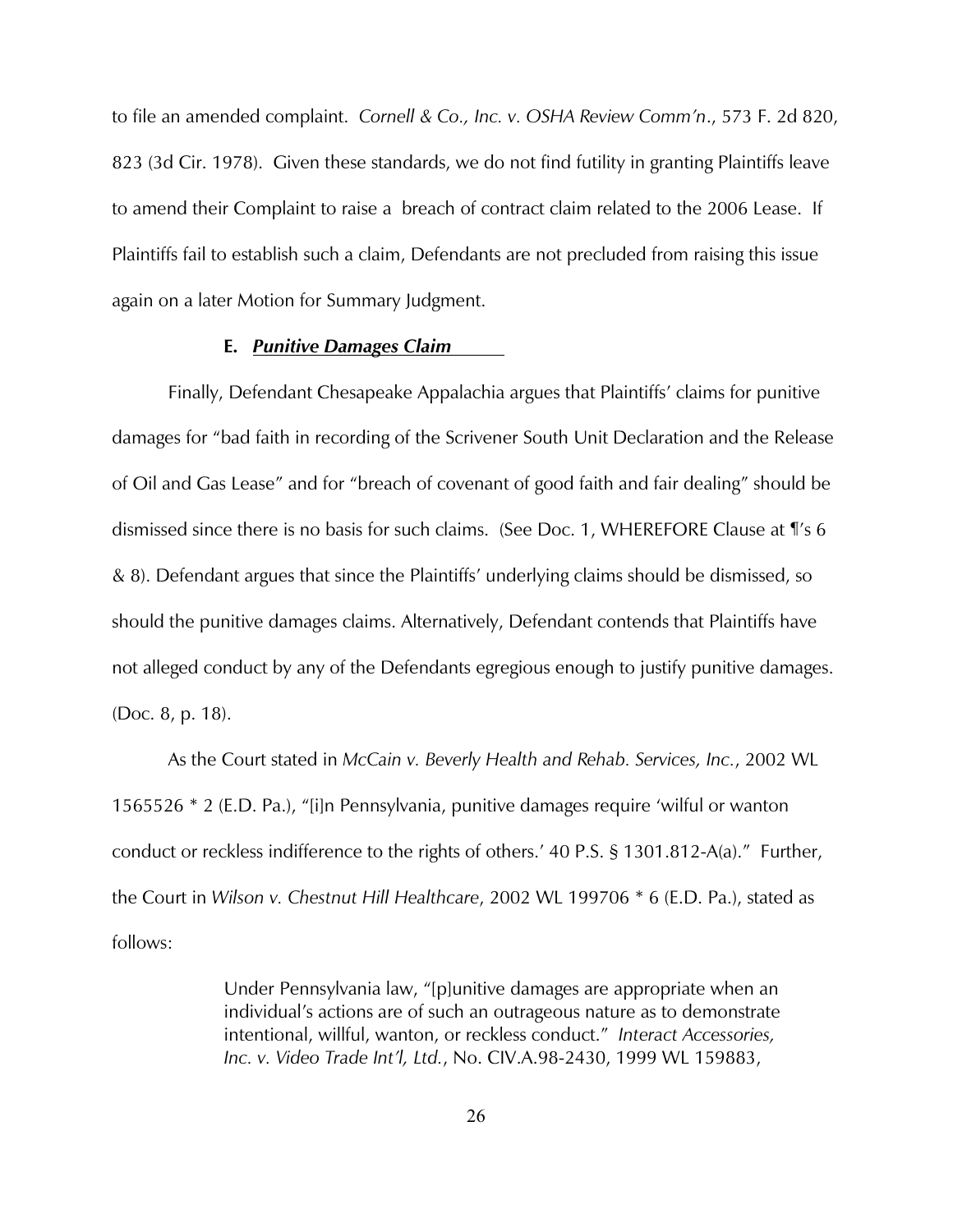at \*3 (E.D. Pa. Mar. 22, 1999) (quoting *Bannar v. Miller*, 701 A.2d 232, 242 (1997)). Punitive damages are only available in matters where "the actor knows, or has reason to know . . . of the facts which create a high degree of risk or physical harm to another, and deliberately proceeds to act, or to fail to act, in conscious disregard of, or indifference to that risk," and not in matters involving simple negligence. *Interact*, 1999 WL 159883, at \*3.

An "essential fact" needed to support a claim for punitive damages is that the defendant's conduct must have been outrageous. *Brownawell v. Bryan,* 40 Pa.D. & C.3d 604 (1985). Outrageous conduct is an "act done with a bad motive or with reckless indifference to the interests of others." *Focht v. Rabada*, 217 Pa.Super. 35, 38 (1970) (citing comment (b) to § 908 of the Restatement of Torts). "Reckless indifference to the interests of others" of an unreasonable character in disregard of a risk known to him or so obvious that he must be taken to have been aware of it, and so great as to make it highly probable that harm would follow." *Evans v. Philadelphia Transp. Co.*, 418 Pa. 567, 574 (1965). Simply pleading outrageous conduct does not satisfy the requirement of stating facts which, if proven, would form a basis for a jury concluding that the conduct was such that an award for punitive damages was warranted. *Brownawell*, 40 Pa.D. & C.3d at 604.

In *Burke v. TransAm Trucking, Inc*., 605 F. Supp. 2d 647, 651-52 (M.D. Pa. 2009), the

Court stated:

In 2005, the Pennsylvania Supreme Court observed:

The standard governing the award of punitive damages in Pennsylvania is settled. Punitive damages may be awarded for conduct that is outrageous, because of the defendant's evil motive or his reckless indifference to the rights of others. As the name suggests, punitive damages are penal in nature and are proper only in cases where the defendant's actions are so outrageous as to demonstrate willful, wanton or reckless conduct.

 *Hutchison v. Luddy,* 582 Pa. 114, 870 A.2d 766, 770 (2005) (quotations and citations omitted). A plaintiff seeking to demonstrate that a defendant's conduct was outrageous must establish the defendant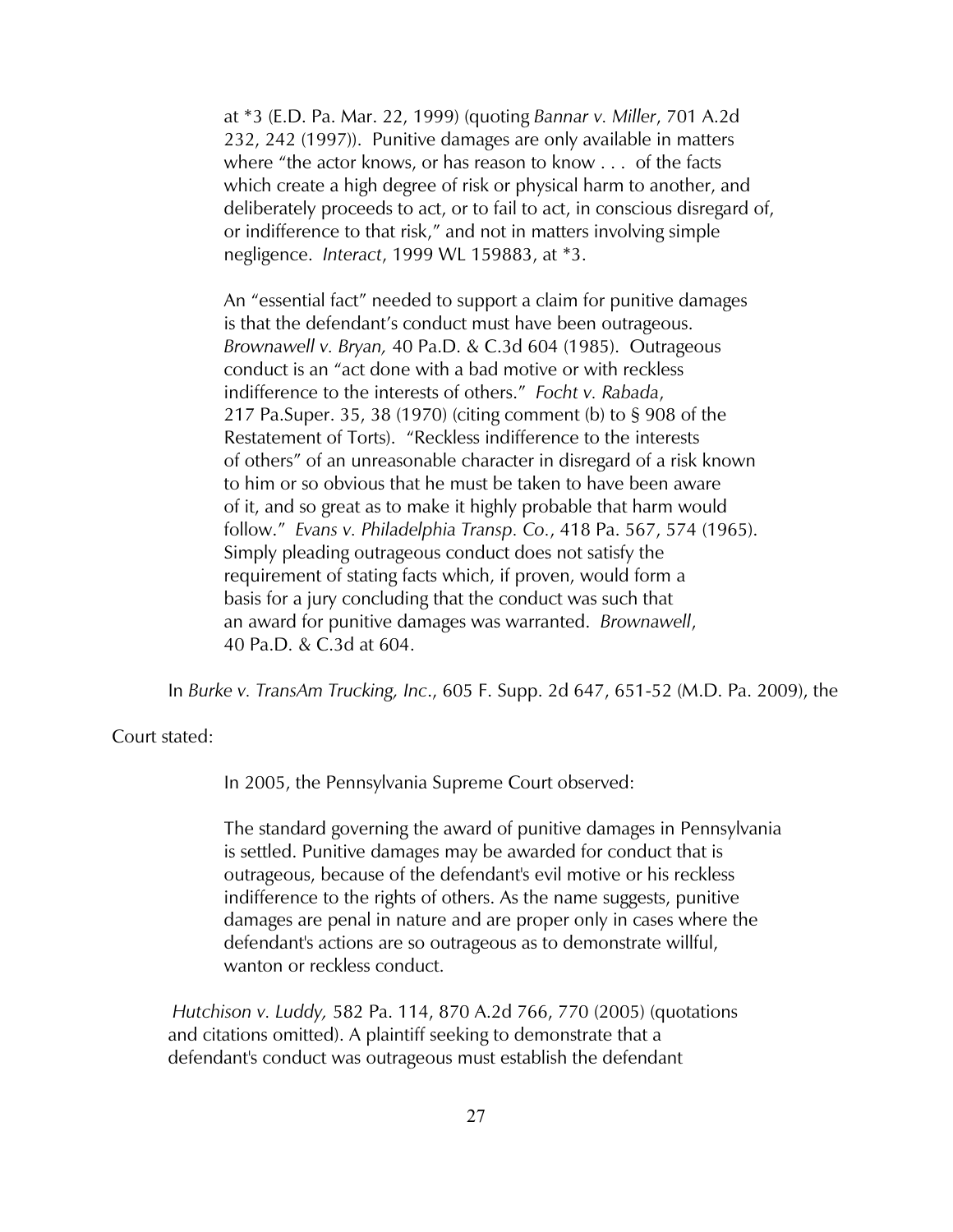possessed the requisite state of mind. *Hutchison,* 870 A.2d at 770-71. The defendant's action or inaction must be intentional, reckless or malicious. *Id.* at 771. The court explained:

 Thus, in Pennsylvania, a punitive damages claim must be supported by evidence sufficient to establish that (1) a defendant had a subjective appreciation of the risk of harm to which the plaintiff was exposed and that (2) he acted, or failed to act, as the case may be, in conscious disregard of that risk.

*Hutchison,* 870 A.2d at 772.

(Footnote omitted).

 Since we will allow Plaintiffs leave to amend their Complaint to raise a breach of contract claim, we will decline to dismiss any claims for punitive damages at this time, pending review of the future Amended Complaint.

## **V. Conclusion.**

As discussed above, we will deny without prejudice the Motion to Dismiss (Doc. 10) Plaintiffs' Complaint of Defendants Chesapeake Operating and Chesapeake Energy and, allow discovery on the issues these Defendants raise in their Motion. Further, we will grant Defendant Chesapeake Appalachia's Motion to Dismiss (Doc. 7) as to Counts III and VI of Plaintiffs' Complaint, and will dismiss with prejudice Counts III and VI as against all three Defendants. However, we will grant Plaintiffs leave to file an Amended Complaint to raise a breach of contract claim. We will deny Defendant Chesapeake Appalachia's Motion to Dismiss as to Counts IV and V of Plaintiffs' Complaint.

 Plaintiffs will be directed to file and serve their Amended Complaint adhering to the above findings of the Court within ten (10) days. We will also lift the stay on discovery.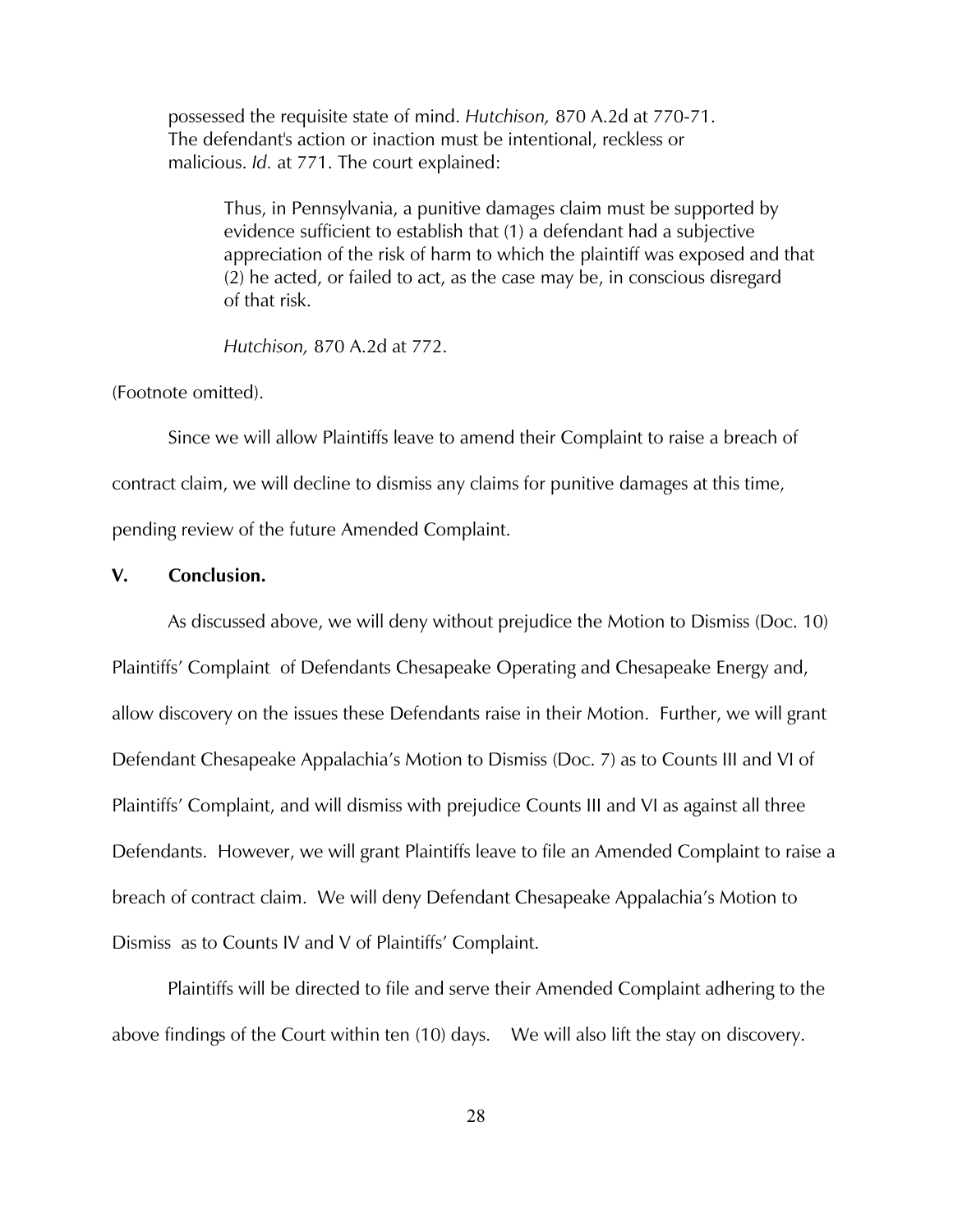An appropriate Order will be issued.

 **s/ Thomas M. Blewitt THOMAS M. BLEWITT United States Magistrate Judge**

**Dated: August 14, 2013**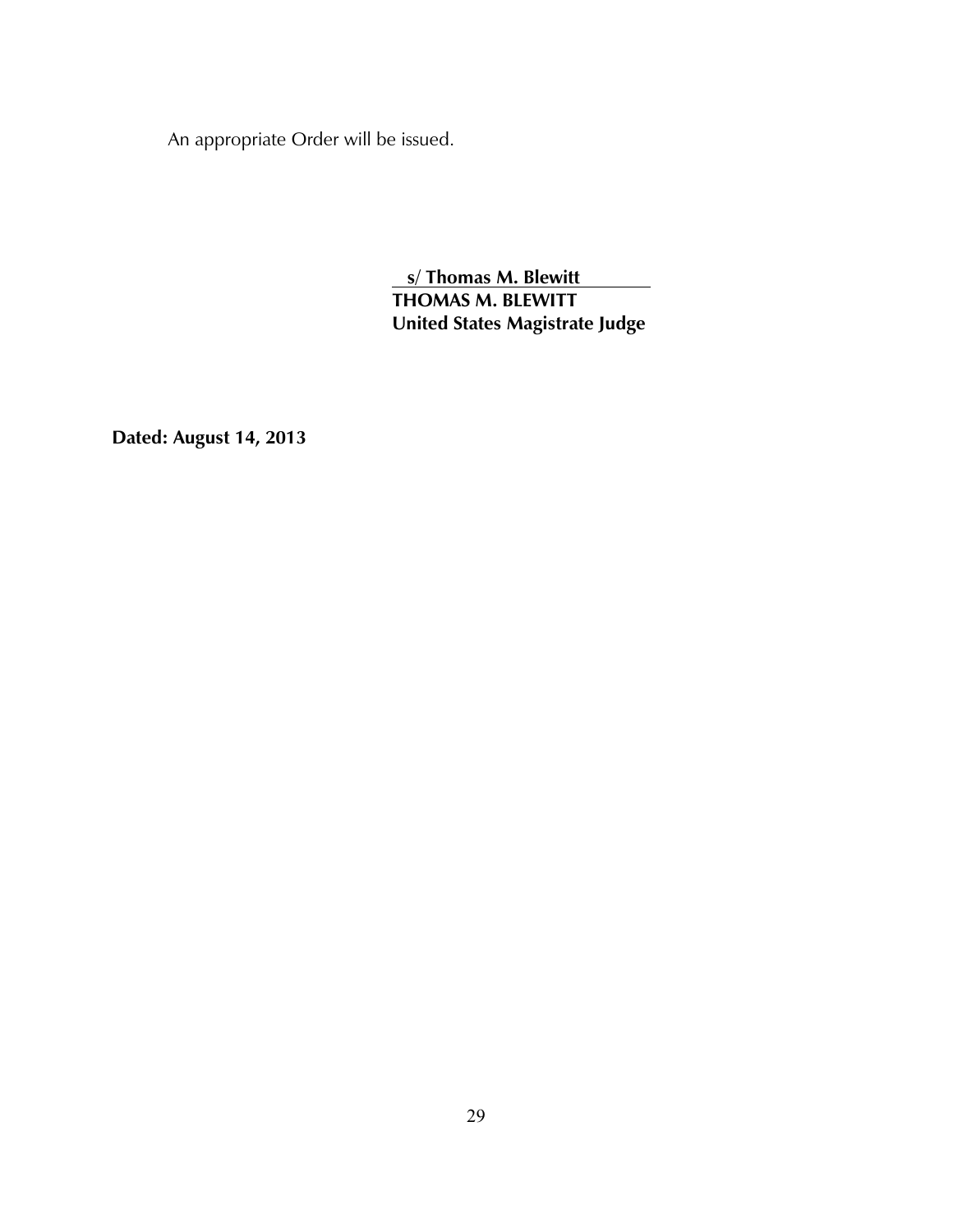# IN THE UNITED STATES DISTRICT COURT FOR THE MIDDLE DISTRICT OF PENNSYLVANIA

| KEITH L. CRAIN and            |  |
|-------------------------------|--|
| <b>KAREN J. CRAIN</b>         |  |
|                               |  |
| Plaintiffs                    |  |
|                               |  |
| v.                            |  |
|                               |  |
| CHESAPEAKE APPALACHIA L.L.C., |  |
| et al.,                       |  |
|                               |  |
| Defendants                    |  |
|                               |  |

KAREN J. CRAIN : CIVIL ACTION NO. **3:12-CV-2343**

(Magistrate Judge Blewitt)

## **ORDER**

# **NOW, THIS 14<sup>th</sup> DAY OF AUGUST, 2013, BASED ON THE FOREGOING MEMORANDUM, IT IS ORDERED THAT:**

1. Defendants Chesapeake Operating, Inc., and Chesapeake Energy Corp.'s Motion to Dismiss **(Doc. 10)** Plaintiff's Complaint is **DENIED**.

2. Defendant Chesapeake Appalachia's Motion to Dismiss **(Doc. 7)** Plaintiffs'

Complaint is **GRANTED** with respect to Plaintiffs' claim for specific performance, Count III,

and this claim is **DISMISSED WITH PREJUDICE** as against all three Defendants.

3. Defendant Chesapeake Appalachia's Motion to Dismiss **(Doc. 7)** Plaintiffs'

Complaint is **DENIED** as to Count IV, Plaintiffs' claim for misrepresentation.

4. Defendant Chesapeake Appalachia's Motion to Dismiss **(Doc. 7)** Plaintiffs'

Complaint is **GRANTED** as to Count V, Plaintiffs' claim for slander of title, and this claim is

**DISMISSED WITH PREJUDICE** as against all three Defendants.